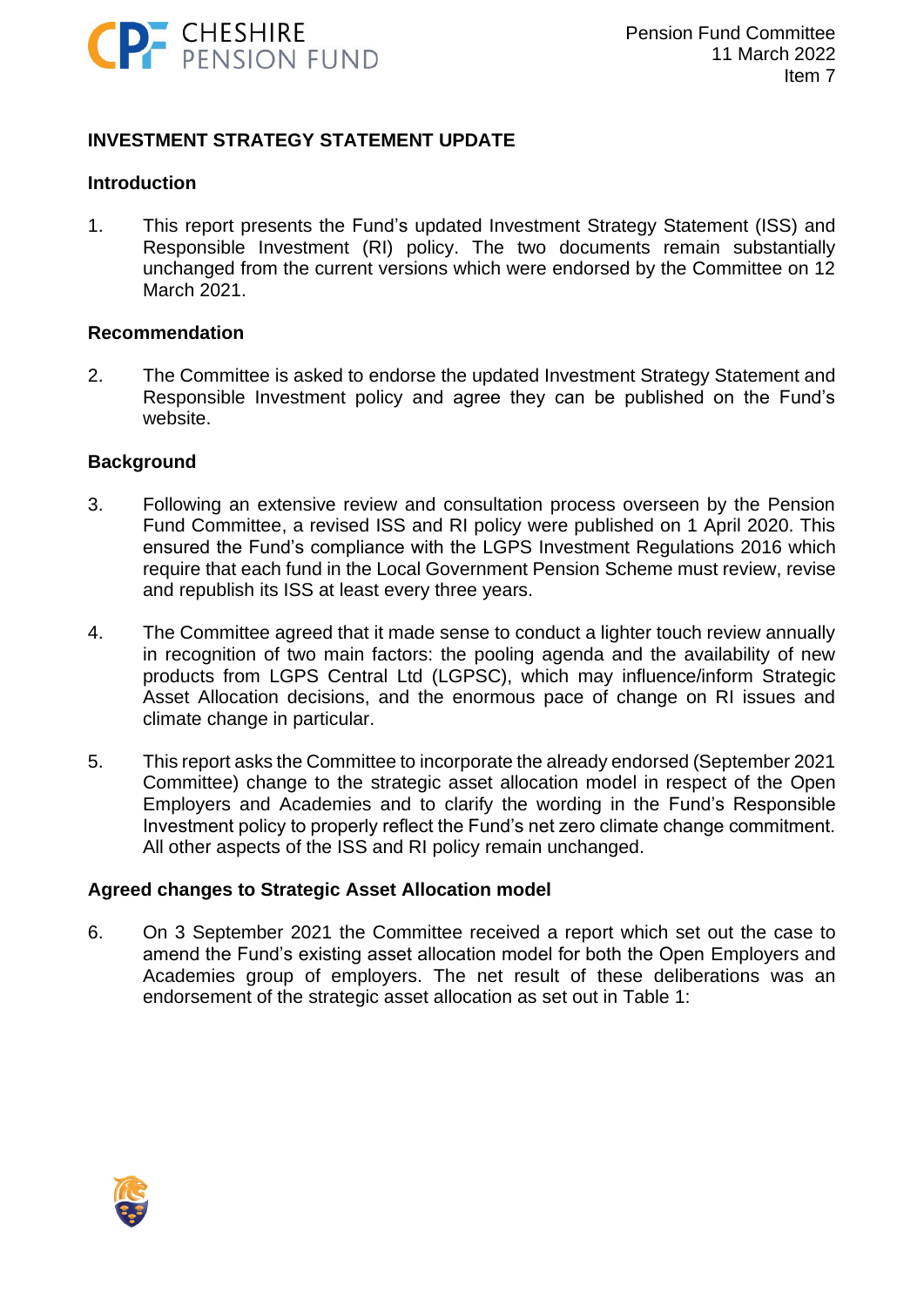

| <b>Asset Class</b>          | April 2021 Asset<br>Allocation<br>% | Sept 2021 Cttee Approved<br><b>Asset Allocation</b><br>℅ |
|-----------------------------|-------------------------------------|----------------------------------------------------------|
| <b>Equities</b>             | 24                                  | 24                                                       |
| <b>Private Equity</b>       | 5                                   | 5                                                        |
| Infrastructure              | 5                                   | 5                                                        |
| <b>Absolute Return</b>      | 6                                   | 6                                                        |
| <b>Multi Asset Credit</b>   | 15                                  | 15                                                       |
| <b>Emerging Market Debt</b> | 5                                   | 5                                                        |
| <b>Property</b>             | 10                                  | 7.5                                                      |
| <b>Index Linked Gilts</b>   | 30                                  | 25                                                       |
| <b>Private Debt</b>         | O                                   | 7.5                                                      |
| <b>TOTAL</b>                | 100                                 | 100                                                      |

#### **Table 1: September 2021 Committee agreed changes to the Fund's Strategic Asset Allocation**

7. The new asset allocation model was approved for application to both the Open Employers and Academies group of employers. However, Committee were advised that it was likely that further options for the Academies group would need to be explored. This was because the Academies group has very different characteristics to the Open Employers group in that it has a lower level of funding level than other groups, a very different and immature liability profile and is significantly cash flow positive (relative to other employers). Therefore, it was likely that a strategic asset allocation which was more likely to deliver higher annual investment returns needed to be considered. Proposal are being modelled with the assistance of the Fund's advisors and those will be presented to the Committee as soon as firm conclusions and recommendations can be made.

#### **Responsible Investment**

- 8. In March 2021 the Committee considered the Fund's Responsible Investment policy and agreed a small number of changes to ensure the policy was fully aligned to the Fund's Climate Change strategy. In addition, the proposal to attach the Climate Change Strategy as a new annex to the RI policy was also endorsed.
- 9. Over the past year the Committee has endorsed a number of investment changes to ensure the Fund's short term climate change targets will be delivered in full and ahead of schedule. The latest position with regard to performance against climate change targets as at the end of 2021 will be reported in the Fund's climate risk report which will be available in May/June.
- 10. Included within the Fund's current Responsible Investment policy is the following commitment:
	- *The Fund intends to decarbonise its investment portfolio with the aim of being carbon neutral by 2050.*

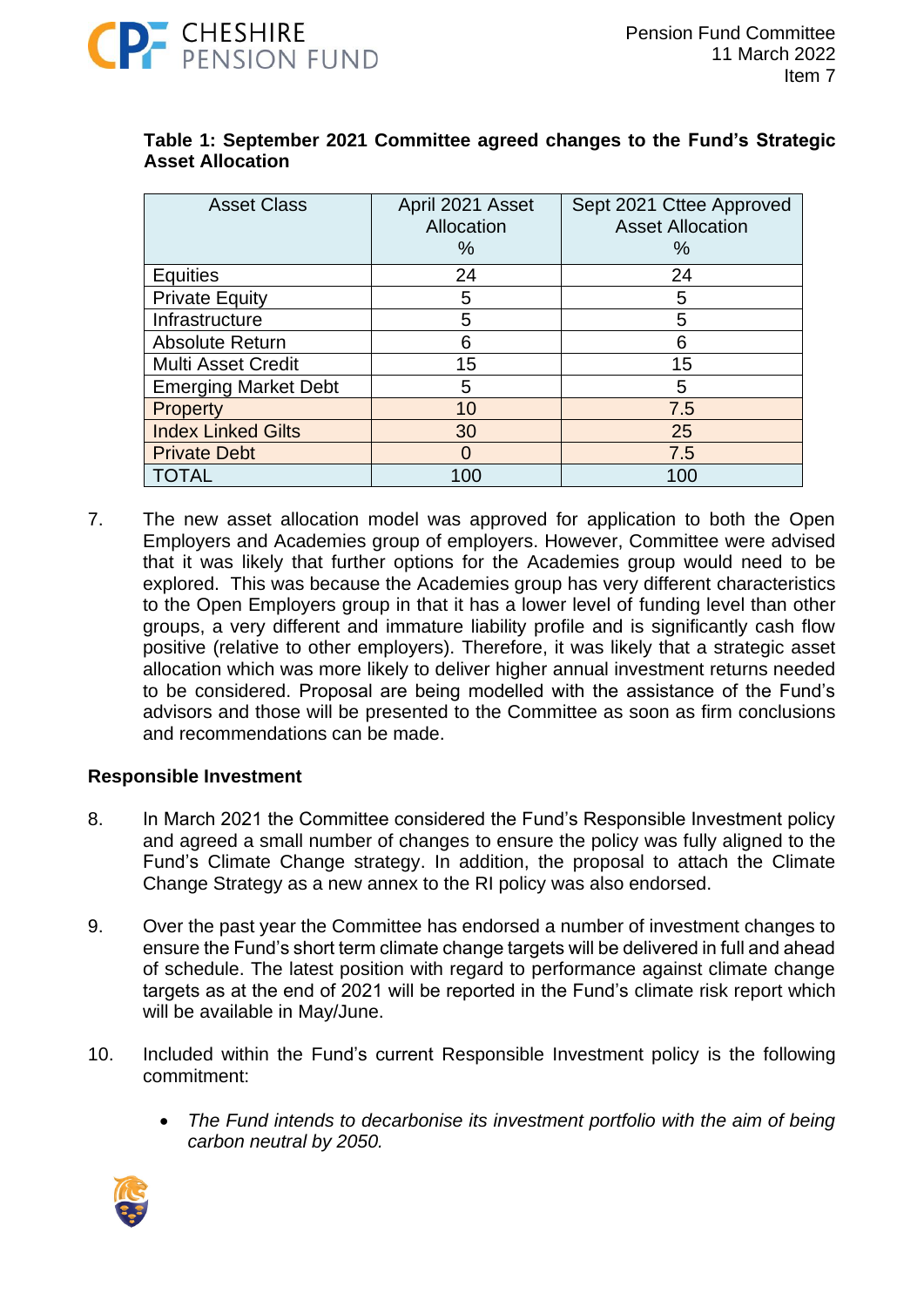

- 11. Since the Fund made this commitment in December 2020 the debate around climate change and best practice for asset owners has progressed and it is recommended that the Fund amends its existing commitment to a clearer and more explicit statement as follows:
	- *The Fund commits to decarbonise its investment portfolio to deliver net zero emissions by 2050 at the latest.*
- 12. This will ensure the Fund is completely aligned with LGPS Central who in January 2022 agreed with partner funds the commitment to:

*transition our investment portfolios to Net Zero emissions… (via)…the Institutional Investor Group on Climate Change's ('IIGCC') Net Zero Investment Framework to achieve Net Zero emissions across our internally and externally managed portfolios by 2050 (or sooner).* 

13. The revised and clearer commitment will also help remove any confusion amongst some pressure groups who appear to evaluate the effectiveness of asset owner's approach on climate change to this one statement of intent. Members may recall last year the Fund was criticised by the pressure group Make My Money Matter as they felt our existing net zero commitment was not explicit enough. The proposed new wording should help reduce any future misunderstandings.

#### **Investment Strategy – Ongoing Review**

- 14. The Committee are aware the Fund's investment strategy approach is not just reviewed each year and instead there is a rolling programme of scheduled work. The proposed items for priority in 2022-23 are:
	- i) In 2021 the Investment Sub Committee reviewed the Fund's stock lending policy and endorsed a number of recommendations to further safeguard the Fund's position and also to increase the Fund's likely level of stock lending income. Most of the recommendations need to be agreed and implemented in agreement with the Fund's custodian BNY Mellon. Negotiations with BNY Mellon will be concluded in early 2022-23 and changes implemented as soon as practicably possible.
	- ii) A review of the Fund's investment benchmarks. The Fund's overall investment performance is measured against a weighted benchmark reflecting the Fund's strategic asset allocation. Some of the individual benchmarks e.g. equities, are directly linked to broad market performance, while others are linked to the inflation rate or a fixed absolute return target. The review will assess whether each benchmark remains appropriate over different timeframes and sufficiently challenging (carried forward from 2021-22).
	- iii) A review of current and future cash flow requirements together with an assessment of whether current and forecast levels of investment income will be

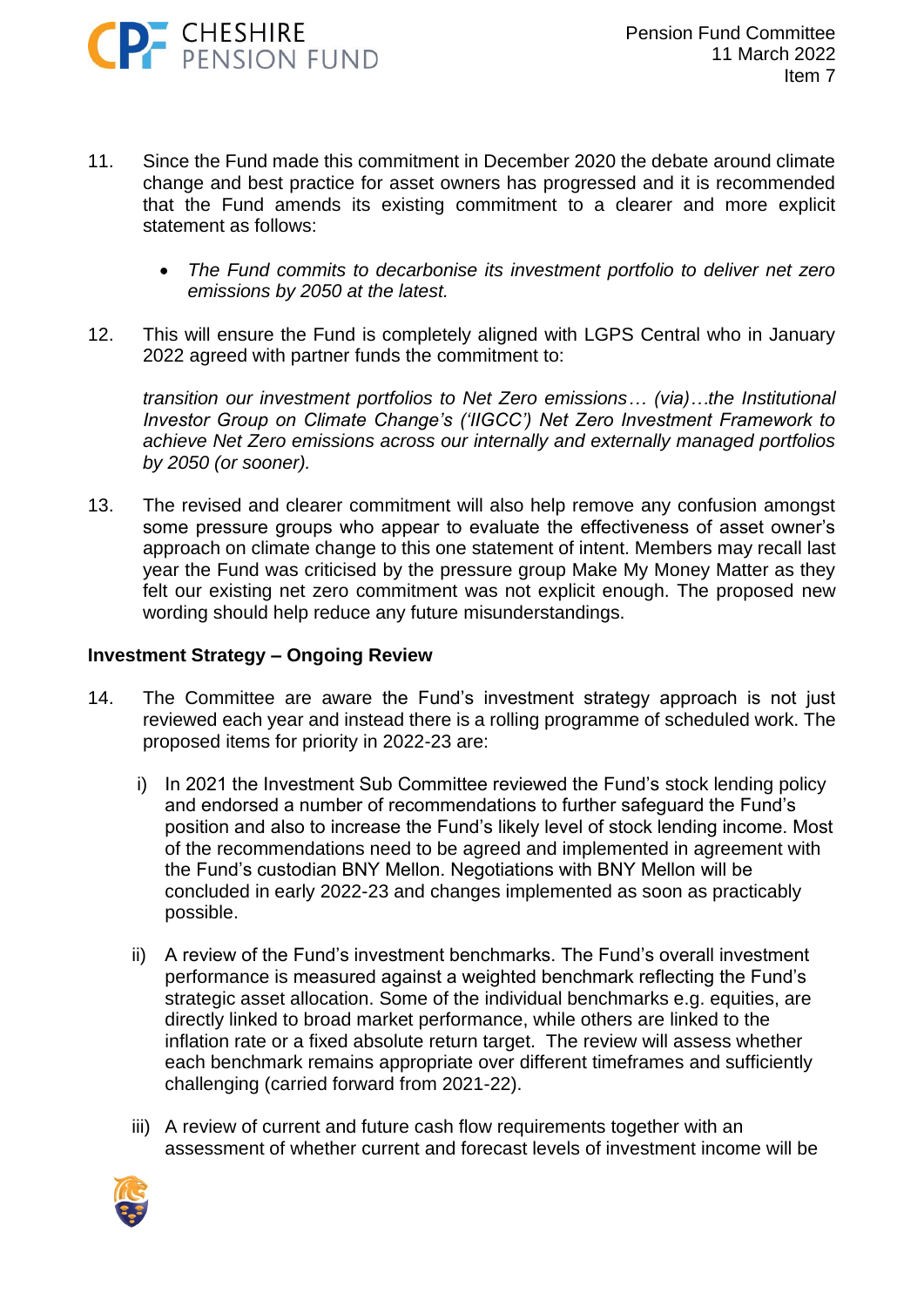

sufficient to meet commitments. The Fund has been in a cash flow negative position to date in 2021-22 which means that benefit payments have been greater than contributions collected. As the Fund's membership continues to mature it is likely that the Fund will have to increasingly rely on reliable and predictable sources of income to meet liabilities as they fall due. This situation is common to a large and growing number of LGPS funds. The review will forecast benefit outgoings and assess whether the full implementation of agreed asset allocation changes, such as a 5% allocation to infrastructure and 7.5% to private debt, will be sufficient for future cashflow management purposes.

- iv) The Fund's diversified fixed income portfolio will continue to be assessed and reviewed as the two equivalent funds from LGPSC (the Emerging Market Debt Fund and the Multi Asset Credit Fund) become more established. Once the Committee are assured that the funds are performing satisfactorily then further redemptions from legacy managers Janus Henderson, Bluebay and M&G will be considered.
- v) Inflation has risen rapidly since mid 2021 and more recently interest rates have also started to increase. There may be further potentially severe economic implications from the Russian invasion of Ukraine; it is now likely that inflationary pressures will be sustained for a longer period than previously thought. Therefore, the Fund will need to carefully review its approach to managing the risk from inflation and interest rate volatility and assess whether the current levels of mitigation are sufficient and fit for purpose.
- vi) The Fund retains a residual 6% allocation to hedge funds. This used to form part of a broader 15% allocation to an Absolute Return portfolio but the two other managers within the portfolio have been wholly divested from. Therefore, if the work programme permits it makes sense to review the residual holding as other alternative, cashflow generative investment classes such as infrastructure become more established in the Cheshire portfolio.

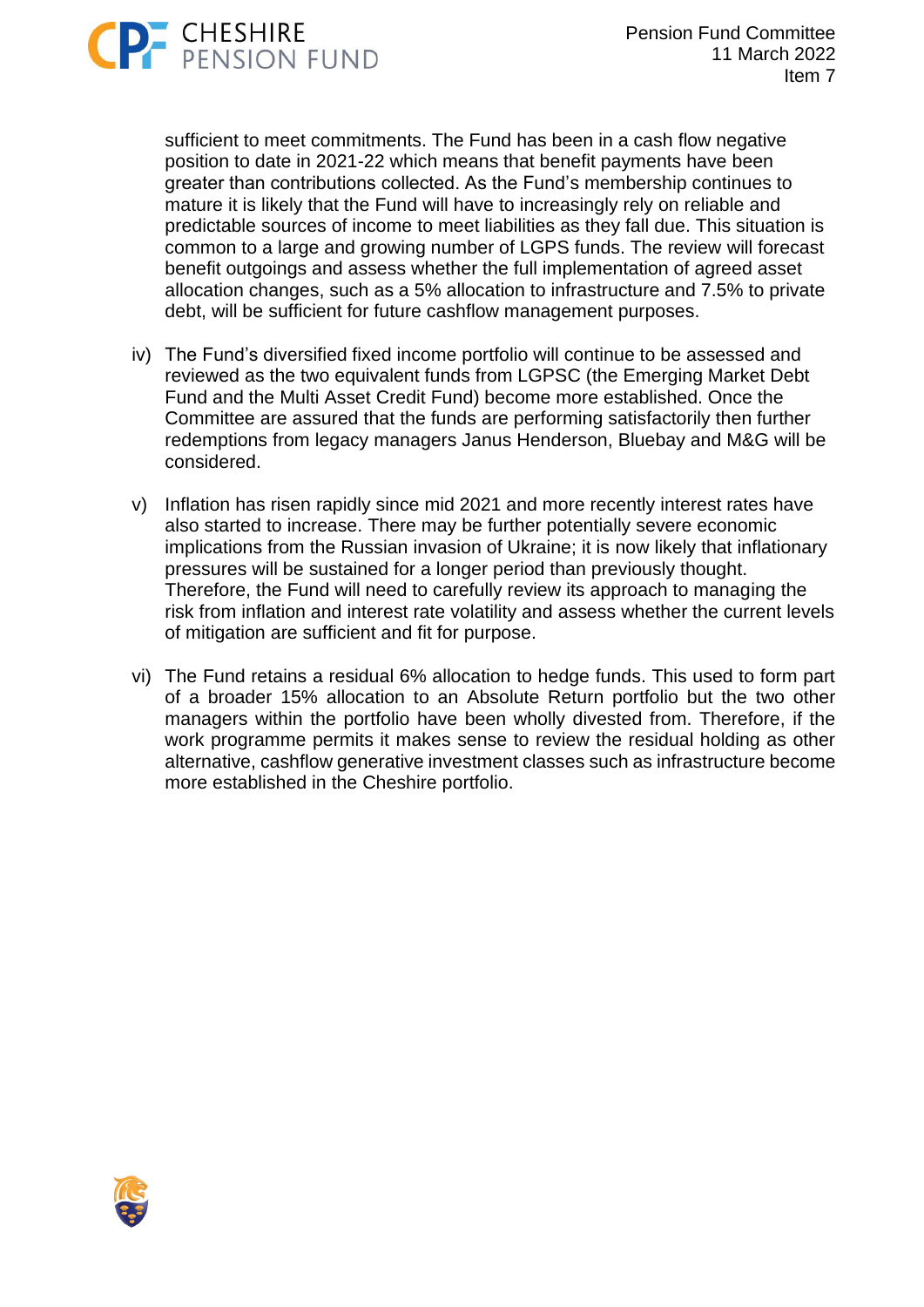

Pension Fund Committee 11 March 2022 Item 7 – Appendix A

# **INVESTMENT STRATEGY STATEMENT**

**March 2022**

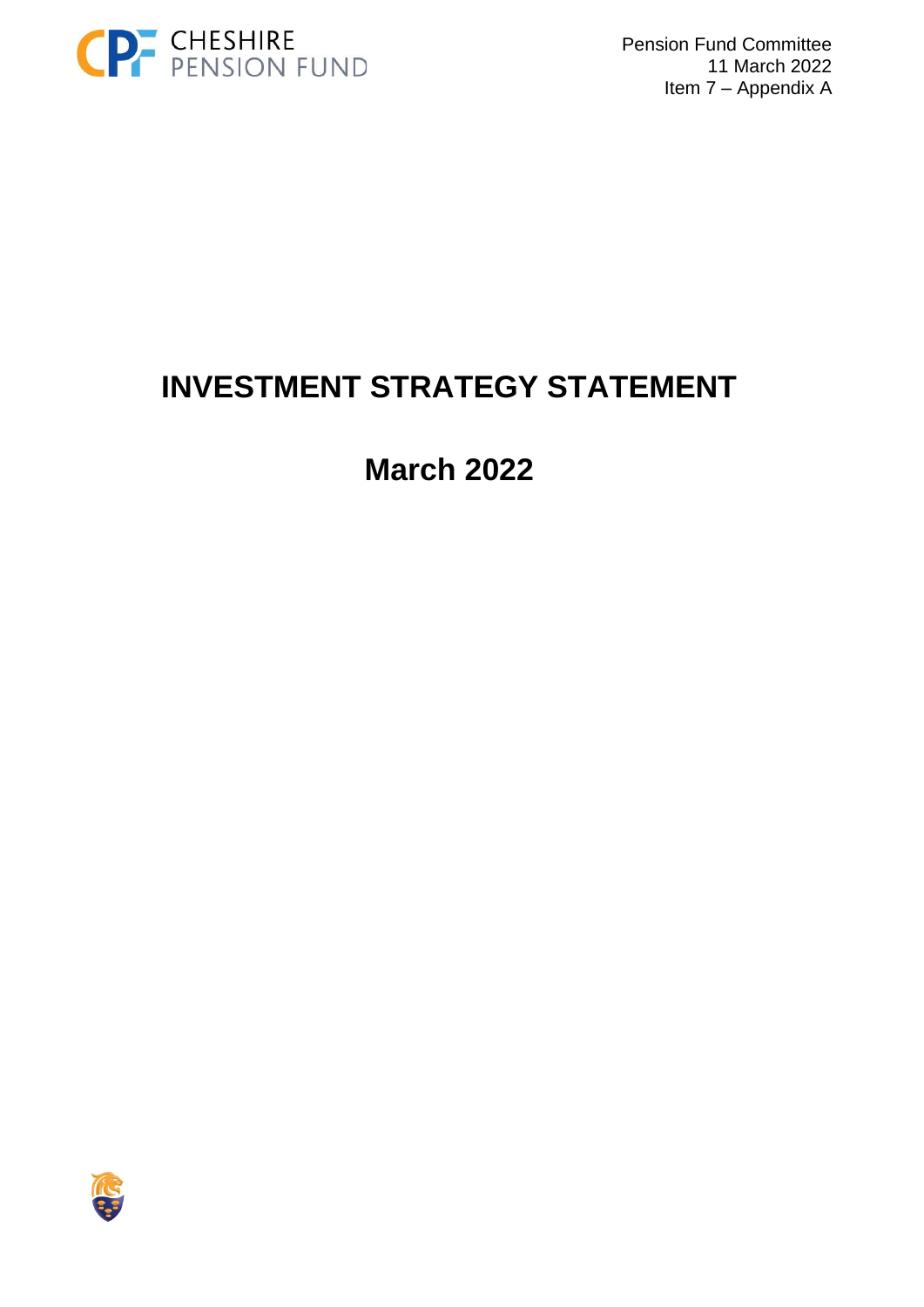

#### **1. Introduction**

- 1.1 This is the Investment Strategy Statement (the "Statement" or "ISS") of Cheshire Pension Fund (the "Fund") as required by regulation 7 of the Local Government Pension Scheme (Management and Investment of Funds) Regulations 2016 (the "Regulations").
- 1.2 Cheshire West and Chester Council is the administering authority of the Cheshire Pension Fund.
- 1.3 The regulations require administering authorities to formulate and to publish a statement of its investment strategy, in accordance with guidance issued from time to time by the Secretary of State.
- 1.4 The ISS is an important governance tool for the Fund. The document sets out the current investment strategy of the Fund, provides transparency in relation to how the Fund's investments are managed, acts as a high-level risk register, and has been designed to be informative for all stakeholders.
- 1.5 In preparing this Statement, the Fund has consulted with such persons as it considers appropriate and the document will be updated based on any factors that the Fund considers material to its liabilities, finances or attitude to risk.
- 1.6 The current regulations require this statement to be reviewed at least triennially but the Fund intends to carry out an annual review and update as appropriate.
- 1.7 Any feedback or comments on this document should be addressed to the Pension Fund Manager and emailed to: [pensions@cheshirewestandchester.gov.uk](mailto:pensions@cheshirewestandchester.gov.uk)

#### **2. Investment Objectives and approach**

- 2.1 The primary objective of the Fund is to provide pension and lump sum benefits for members on their retirement and/or benefits on death before or after retirement for their dependants, in accordance with LGPS Regulations.
- 2.2 The Funding Strategy and Investment Strategy are intrinsically linked and together aim to deliver stable and affordable contribution rates for employers.
- 2.3 The investment objective is therefore to maximise returns subject to an acceptable level of risk whilst increasing certainty of cost for employers, and minimising the long term cost of the scheme. Having a thorough understanding of the risks facing the Fund is crucial and these are covered later in this statement.
- 2.4 The Fund's investment approach which helps to inform theinvestment strategy is as follows:

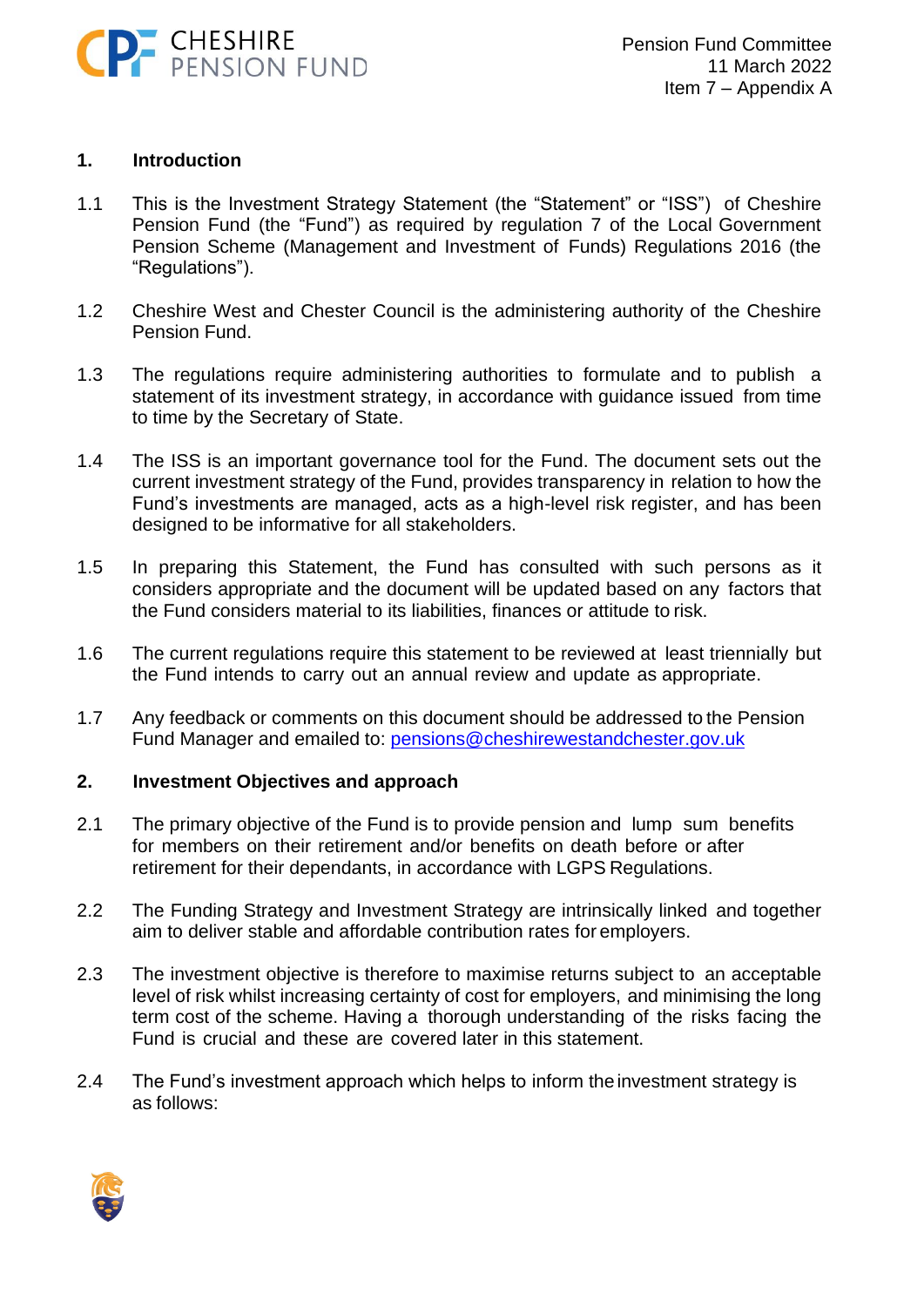

Pension Fund Committee 11 March 2022 Item 7 – Appendix A

- Funding, investment strategy and contribution rates are linked.
- The strategic asset allocation is the key factor in determining the risk and return profile of the Fund's investments.
- Investing over the long term provides opportunities to improve returns.
- Diversification across asset classes can help to mitigate against adverse market conditions and assist the Fund to produce a smoother return profile due to returns coming from a range of different sources.
- Managing risk is a multi-dimensional and complex task but the overriding principle is to avoid taking more risk than is necessary to achieve the Fund's objectives.
- Environmental, Social and Governance are important factors for the selection and sustainability of investment returns over the long term.
- Value for money from investments is important, not just absolute costs. Asset pooling will help reduce costs whilst providing more choice of investments and will therefore improve Fund returns.
- High conviction active management adds value to returns over the long term.
- 2.5 A successful investment strategy, delivering strong investment returns over the long term while managing short-term volatility is essential for the ongoing stable operation of the Cheshire Pension Fund. Benefits are fixed and must be paid through a combination of employer contributions, employee contributions and investment returns. Employee contributions are fixed by law, so if investment returns are below expectations, the only source of income to fill the gap is employer contributions, invariably from public sector organisations that are operating under tight financial constraints.

#### **3. Investment Strategy and the Process for Ensuring Suitability of Investments**

- 3.1 Translating the Fund's investment and funding objectives into a single suitable investment strategy is challenging. The key objectives often conflict. For example, minimising the long-term cost of the scheme is best achieved by investing in higher returning assets e.g. equities. However, equity values are also very volatile (i.e. can go up and down frequently), which conflicts with the objective to have stable contribution rates. Achieving greater stability of contributions may therefore be better achieved by a lower allocation to equities but the resulting contributions may be higher in the longer term.
- 3.2 Additionally, the number of employers in the Fund has increased significantly in recent years meaning that there are groups of employers with different underlying characteristics and with different long-term funding objectives. For example, for employers approaching the point where they will leave the Fund, the most important objective may be to protect their funding position by minimising volatility in asset values and this may delivered by an investment strategy with a lower allocation to equities.
- 3.3 In order that the Fund delivers on its key objectives (ensuring that it takes the appropriate level of investment risk, giving each employer the best opportunity

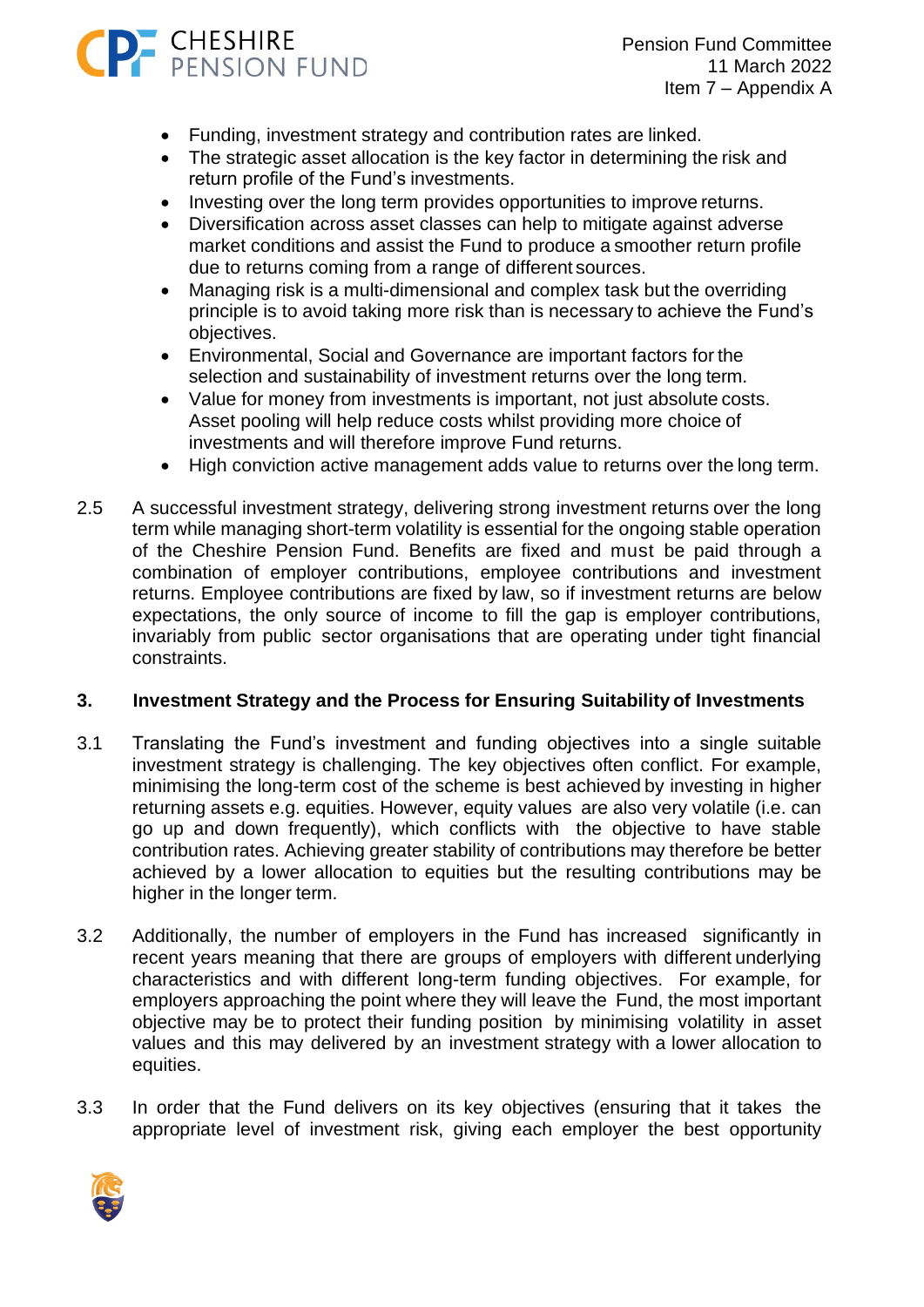

possible to achieve its long term funding objective whilst keeping contributions affordable), the Fund has over the past six years divided employers into four separate groups and operated a distinct investment strategy for each group. This approach was taken to recognise the different characteristics, cash flows, maturity of liabilities and funding levels of different employers.

- 3.4 Following a review of the current groupings of employers, the Fund has re- organised the employers into the following groups:
	- Open Employers
	- Academies
	- Exiting/Closed Employers
	- Exited Employers
- 3.5 Each grouping will have its own investment strategy with its own strategic asset allocation benchmark. The strategic benchmark is consistent with the Fund's views on the appropriate balance between generating required long- term returns, whilst taking account of market volatility, risk and the nature of the Fund's liabilities.
- 3.6 The strategic asset allocation at 1 April 2022 for each of the four groups is shown in table 1.

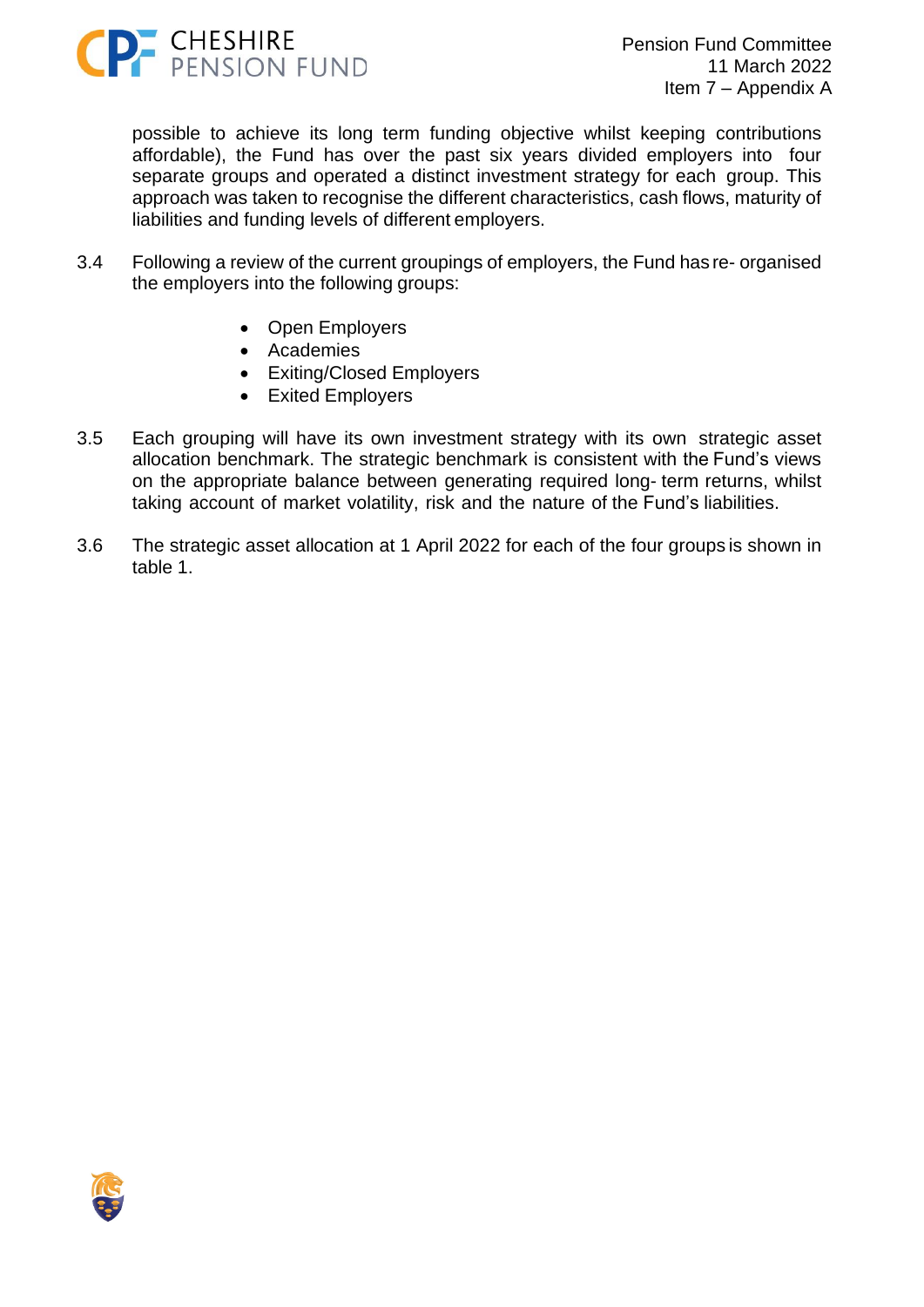

# **Table 1 – Strategic Asset Allocation**

|                                        |                                                                                                                                                                                                     |             | <b>Investment Strategy (%)</b> |                  |                  |
|----------------------------------------|-----------------------------------------------------------------------------------------------------------------------------------------------------------------------------------------------------|-------------|--------------------------------|------------------|------------------|
| <b>Asset Class</b>                     | Investment Objective                                                                                                                                                                                | <b>Open</b> | <b>Academies</b>               | Exiting/Closed   | Exited           |
|                                        |                                                                                                                                                                                                     | employers   |                                | <b>Employers</b> | <b>Employers</b> |
| <b>Growth</b>                          |                                                                                                                                                                                                     | 50          | 50                             | 50               |                  |
| Equity                                 | Exposure to global equity markets<br>Outperform global equity markets<br>Contains allocation to active strategies with<br>meaningful outperformance targets                                         | 24          | 24                             | 24               |                  |
| Absolute<br>Return                     | Provide significant real returns (currently CPI+<br>5%)<br>Lower volatility than equities<br>Low correlation to equities (beta)<br>Preserve capital at times of stress                              | 6           | 6                              | 6                |                  |
| <b>Illiquid</b><br><b>Alternatives</b> | Long term returns in excess of public equity<br>markets<br>Access to assets that provide link to inflation<br>To provide a source of regular cash flow<br>Includes new allocation to Infrastructure | 20          | 20                             | 20               |                  |
| <b>Diversifying &amp; Matching</b>     |                                                                                                                                                                                                     | 50          | 50                             | 50               |                  |
| Diversifying<br>Fixed Income           | Diversified exposure to global fixed income<br>Focus on return generation<br>Flexible duration                                                                                                      | 20          | 20                             | 20               |                  |
| Low RiskFixed<br><b>Income</b>         | Provides diversification and inflation protection                                                                                                                                                   | 30          | 30                             | 30               | 100              |

The Fund allows asset allocations to fluctuate around the target allocations subject to the tolerances set out in table 2.

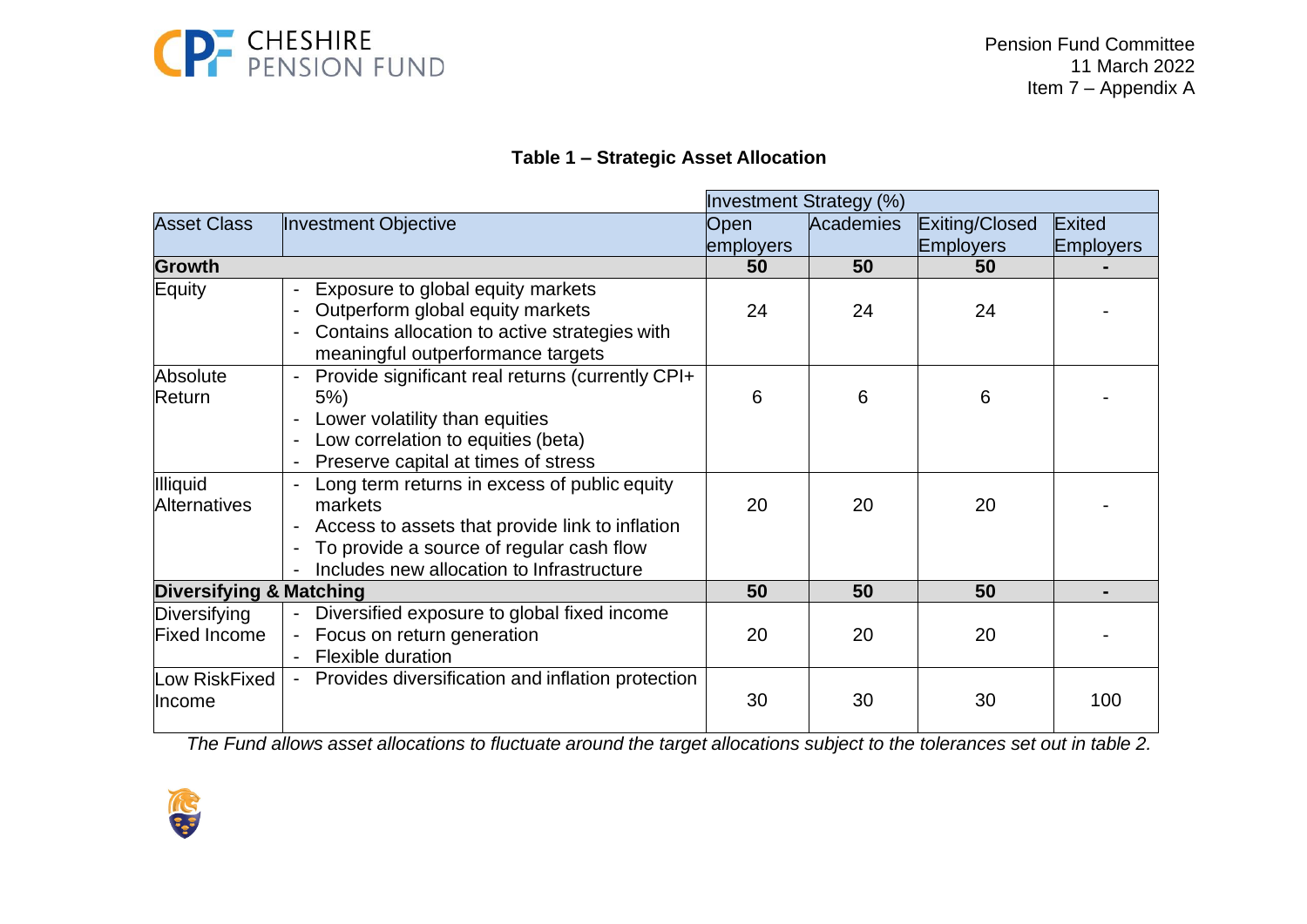

- 3.7 At present, the Fund believes that the funding objectives of all open employers, academies and exiting/closed employers can be met by the same investment strategy as set out above. However, this will be reviewed regularly, and it is possible that different investment strategies may be implemented when it is considered appropriate to do so.
- 3.8 Between 2014 and 2021, the Fund operated a dynamic Risk Management strategy for the major employers in the Fund. This gave the Fund the opportunity to adjust the strategic asset allocation in the event that a group of employers are ahead or behind their funding plan. This mechanism was used by the Fund to ensure that each group of employers continued to take the appropriate level of investment risk, giving each the best opportunity possible to achieve its longterm funding objective whilst increasing certainty of cost. The Fund now considers this Risk Management strategy to have delivered its objectives and therefore the automatic de-risking and/or re-risking steps linked to changes in funding levels has ceased. All employers formerly governed by the Risk Management strategy have now been allocated to the 'Open Fund' or 'Academies' investment strategies as set out in Table 1 above.
- 3.9 The performance of each investment strategy will however, continue to be regularly monitored and changes proposed as and when the Fund and its advisors believe changes will improve the chances of employers meeting their funding objectives.
- 3.10 The Fund is required to monitor its investment strategy relative to the agreed asset allocation benchmark in order to ensure that it remains consistent with the overall objective. The Fund also monitors compliance with this statement and the progress of groups of employers towards their long-term funding objective at least quarterly.

| <b>Asset Class</b>           | <b>Open Employers and</b><br><b>Academies</b> | <b>Exiting/Closed Employers</b> |
|------------------------------|-----------------------------------------------|---------------------------------|
| Equities                     | +/-5%                                         | $+/-2.5%$                       |
| Absolute Return              | $+/-2.5\%$ (rebalancing                       | $+/-2.5%$ (rebalancing          |
|                              | dependent on magnitude,                       | dependent on magnitude,         |
|                              | cost and liquidity)                           | cost and liquidity)             |
| <b>Illiquid Alternatives</b> | $+/-2.5\%$ (rebalancing                       | $+/-2.5\%$ (rebalancing         |
|                              | dependent on magnitude,                       | dependent on magnitude,         |
|                              | cost and liquidity)                           | cost and liquidity)             |
| Diversifying Fixed           | $+/-2.5%$                                     | $+/-2.5%$                       |
| Income                       |                                               |                                 |
| Low Risk Fixed               | $+/-2.5%$                                     | $+/-2.5%$                       |
| Income                       |                                               |                                 |

#### **Table 2 – Tolerance Ranges**

3.11 The above tolerance ranges may be relaxed from time to time to allow the Fund to efficiently manage the transition of investment assets to LGPS Central.

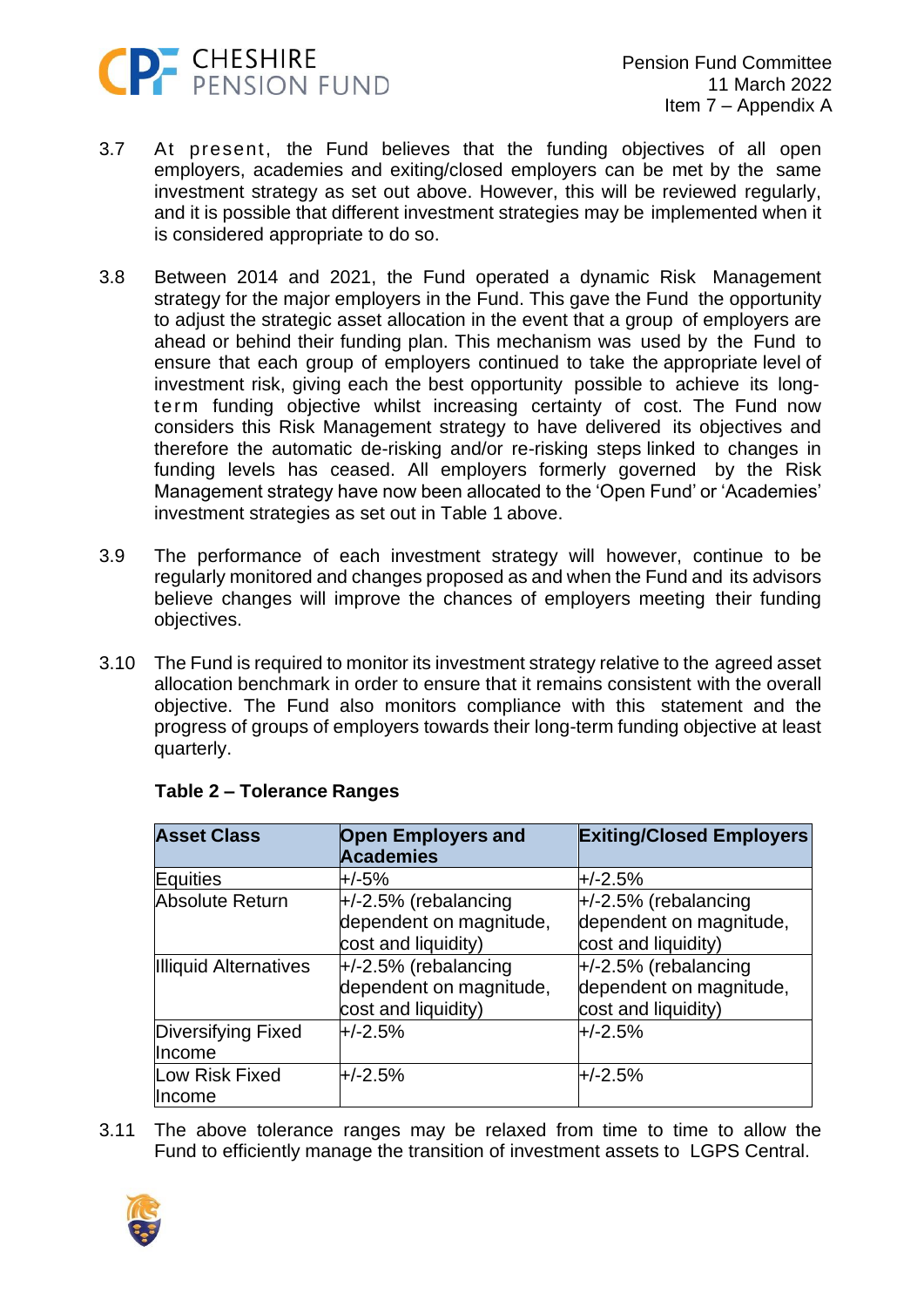

3.12 The maximum percentage of assets to be held in each asset class is set out in table 3.

#### **Table 3 – Maximum Allocations**

| <b>Asset Class</b>           | <b>Open, Academies</b> |  |
|------------------------------|------------------------|--|
|                              | and                    |  |
|                              | <b>Exiting/Closed</b>  |  |
| Equities                     | 29.0%                  |  |
| Absolute Return              | 8.5%                   |  |
| <b>Illiquid Alternatives</b> | 22.5%                  |  |
| Diversifying Fixed Income    | 22.5%                  |  |
| Low Risk Fixed Income        | 32.5%                  |  |

- 3.13 A fundamental review of the strategic asset allocation is undertaken every three years following the actuarial valuation to provide assurance that the investment strategy is aligned to the long-term funding plan. This review utilises both qualitative and quantitative analysis, and covers:
	- The required level of return that will mean the Fund can meet its future benefit obligations as they fall due
	- The level of risk that the Fund can tolerate in absolute terms, and in relation to its funding level and deficit /surplus
	- An analysis of the order of magnitude of the various risks facing the Fund is established in order that a priority order for mitigation can be determined
	- The desire for diversification across asset class, region, sector, and type of security
	- The level of cash flow and liquidity required by the Fund.

#### **4. Risk measurement and management**

- 4.1 The Fund assesses risks both qualitatively and quantitatively, with the starting point being the investment strategy review, which is undertaken as a minimum every three years. The Fund's approach to risk is informed by the Pension Fund Committee, its professional advisors and officers of the Fund.
- 4.2 The key risks that the Fund is exposed to can be grouped under the following headings:
	- a) Investment
	- b) Funding
	- c) Operational
	- d) Governance
- 4.3 These risks are identified, measured, monitored and managed on an active basis with the Pension Fund Manager being responsible for the oversight of this process.

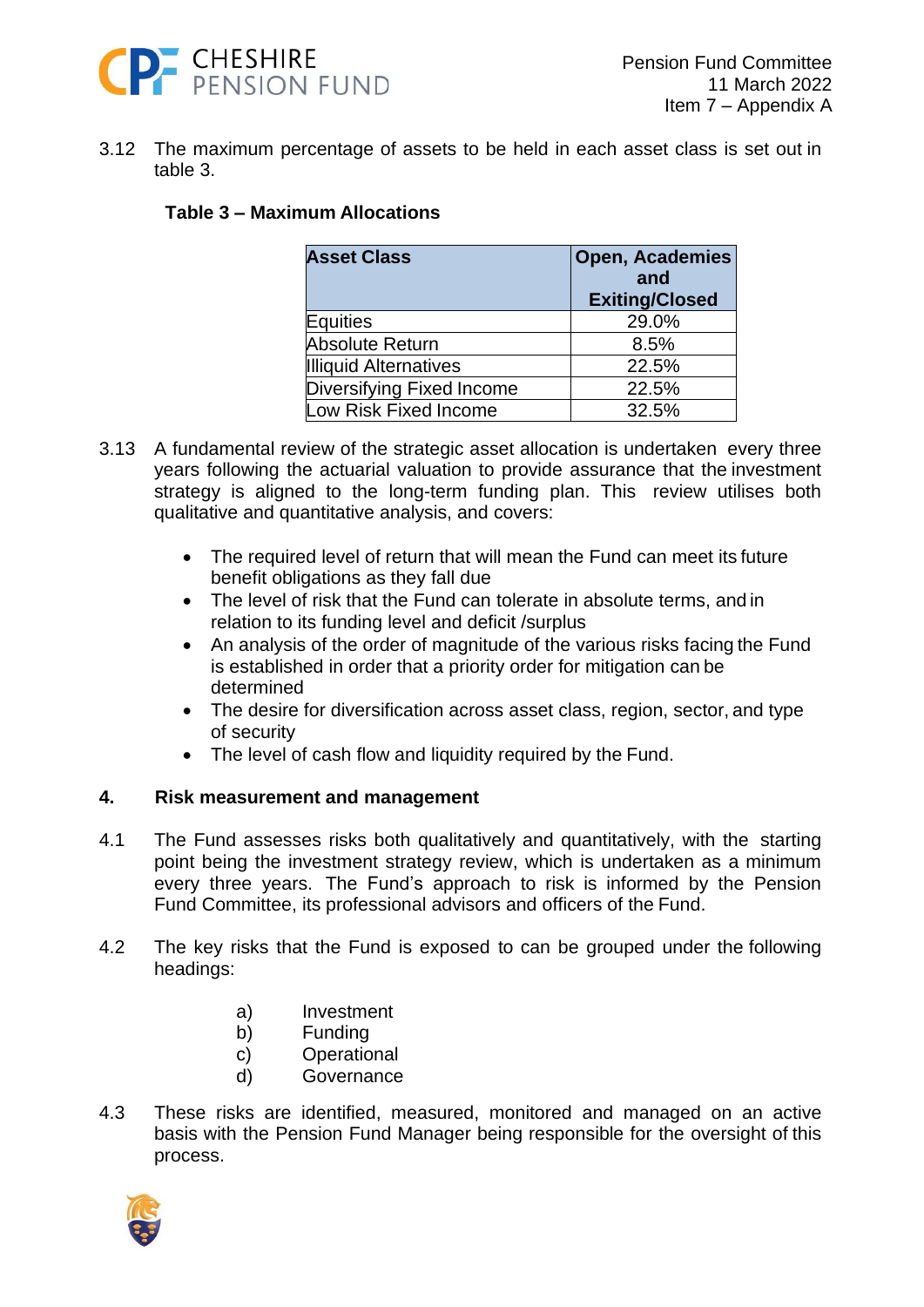

4.4 These risks are summarised as follows:

#### **A. INVESTMENT RISK**

- 4.5 There is a risk of funding levels deteriorating because of a fall in asset values or an unexpected increase in inflation increasing the value of future pensions and benefit payments. For open employers the funding level itself is not an immediate concern as the deficit or surplus will never be crystallised. However, a sustained weakening of the funding position and/or deterioration in the outlook for future returns may eventually feed through into higher employer contribution requirements.
- 4.6 To give an illustration of the potential scale of these risks, Table 4 below shows how a range of events could impact the funding position of the Fund:

| Event                                       | Event movement (a)                                           | Possible Impact on<br>Deficit (b) |
|---------------------------------------------|--------------------------------------------------------------|-----------------------------------|
| Fall in equity markets 25% fall in equities |                                                              | c.f.430m                          |
|                                             | Fall in property markets 20% fall in property values c.£120m |                                   |
| <b>Rise in Inflation</b>                    | 0.75% increase in long-<br>term inflationexpectations        | c.£660m                           |
| Fall in interest rates                      | 1% fall in interest rates                                    | c.E740m                           |
| <b>Active Manager</b><br>underperformance   | 3% underperformance from c.£80m<br>all active managers       |                                   |

#### **Table 4 – Sensitivity Analysis**

- (a) One off impact of market changes, broadly equating to a 5% chance of occurring in a one-year period
- (b) Figures estimated based on current strategic allocation and total Fund asset value as at 30 September 2019. Assumes index-linked gilts and liabilities are equally sensitive to changes in interest rates and inflation and makes no allowance for sensitivity of other assets, e.g. diversified fixed income, property or infrastructure. Figures assume no "rebound" or "unwinding" of the event movement, which may or may not subsequently occur.

#### Interest Rates

4.7 Long-term interest rates provide an indicator of future investment returns. Therefore, if interest rates fall, this can indicate that future investment returns are expected to be lower. Lower investment returns would lead to the investment strategy underperforming the funding target. To mitigate this risk, the Fund already has a significant allocation to fixed income assets, such as index-linked gilts and corporate bonds, which increase in value with falling interest rates. This higher asset value helps to protect against a possible reduction in future investment returns on the other assets in the portfolio. The Fund will review this allocation periodically in response to changing market conditions.

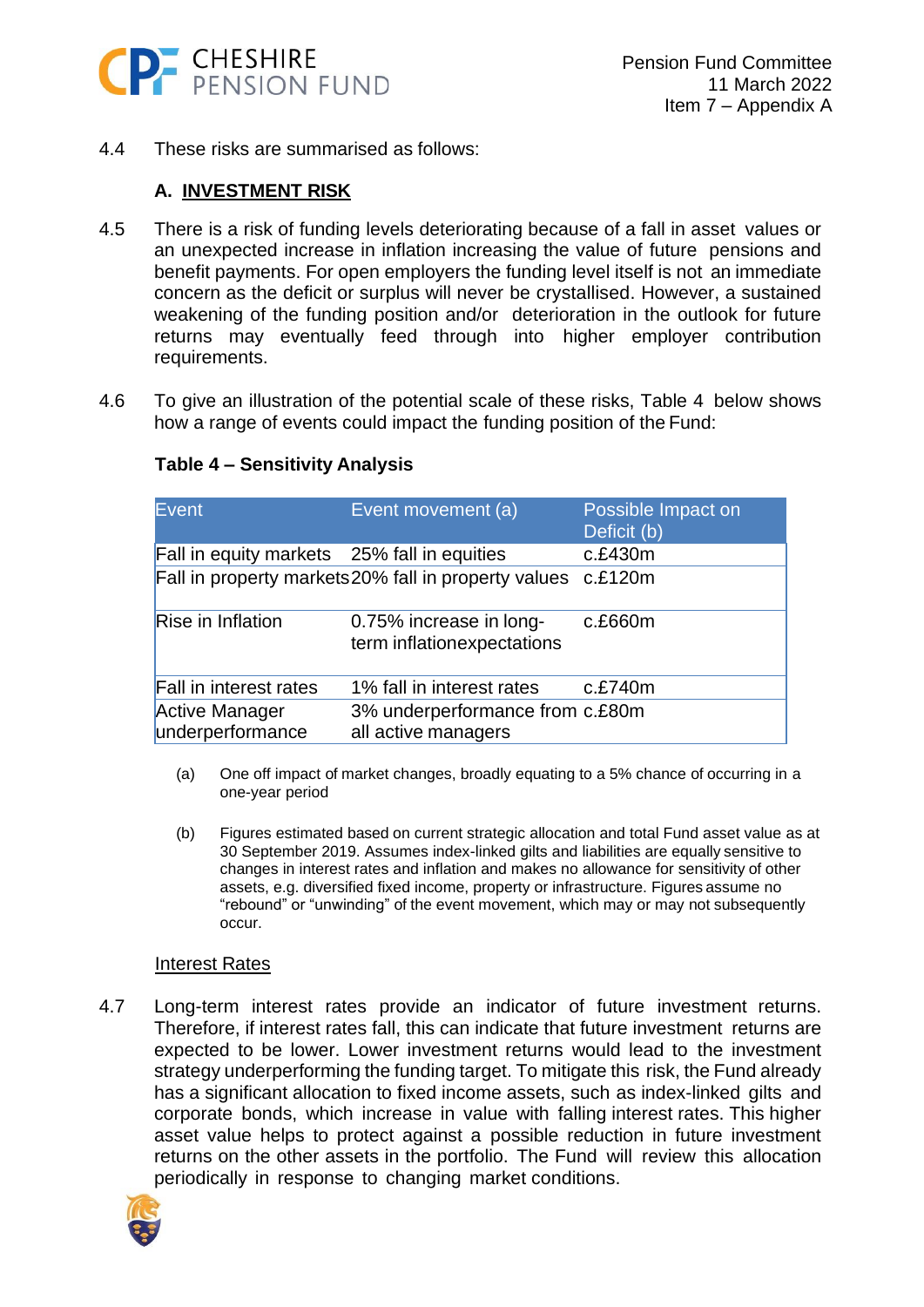

#### Equities

4.8 The Fund holds equities in order to provide the necessary returns to ensure that the Fund remains viable. The Fund believes that the extra returns that are expected to be generated by equities over the long term compensates for the volatility involved in equity investing. The investment strategy is diversified which helps to mitigate equity risk by investing significantly in bonds and alternatives.

#### **Alternatives**

4.9 The risks associated with investing in alternative asset classes including absolute return, property, infrastructure and private equity are relevant considerations when assessing the overall level of risk within the investment strategy. The Fund believes that over the long term, alternative asset classes will provide a level of return that compensates for the inherent risk. The additional level of diversification provided by these assets helps to reduce the Fund's reliance on equity returns. At the aggregate Fund level, investing in alternative asset classes reduces the overall level of risk.

#### Active Manager Risk

4.10 The Fund undertakes extensive due diligence on its appointed investment managers and formally monitors their performance and operation on a quarterly basis. This process is overseen by the Investment Sub-Committee and is advised by Officers and the Fund's advisors.

#### Liquidity risk:

4.11 The Fund invests in both liquid and illiquid assets meaning that not all assets can be realised at short notice. Given the long-term investment horizon, the Fund accepts some liquidity risk given the potential for higher returns. The Fund monitors its liquidity position carefully to ensure that it is not a forced seller of long-term assets in order to make day to day payments of benefits. Around 80% of Fund assets are expected to be highly liquid. Investment in cash flow generative assets is undertaken to assist the Fund's cash flow needs.

#### Exchange rate risk:

4.12 The Fund as a long-term investor can tolerate some short-term currency fluctuations, however this is managed carefully by its investment managers who are monitored against Sterling benchmarks and therefore use hedging techniques to contain this risk. The Fund does not at present directly hedge against the risk of foreign currency fluctuations but has the capacity and processes in place to do so if necessary.

# **B. FUNDING RISK**

4.13 The Fund's investment strategy is a fundamental part of ensuring that affordable

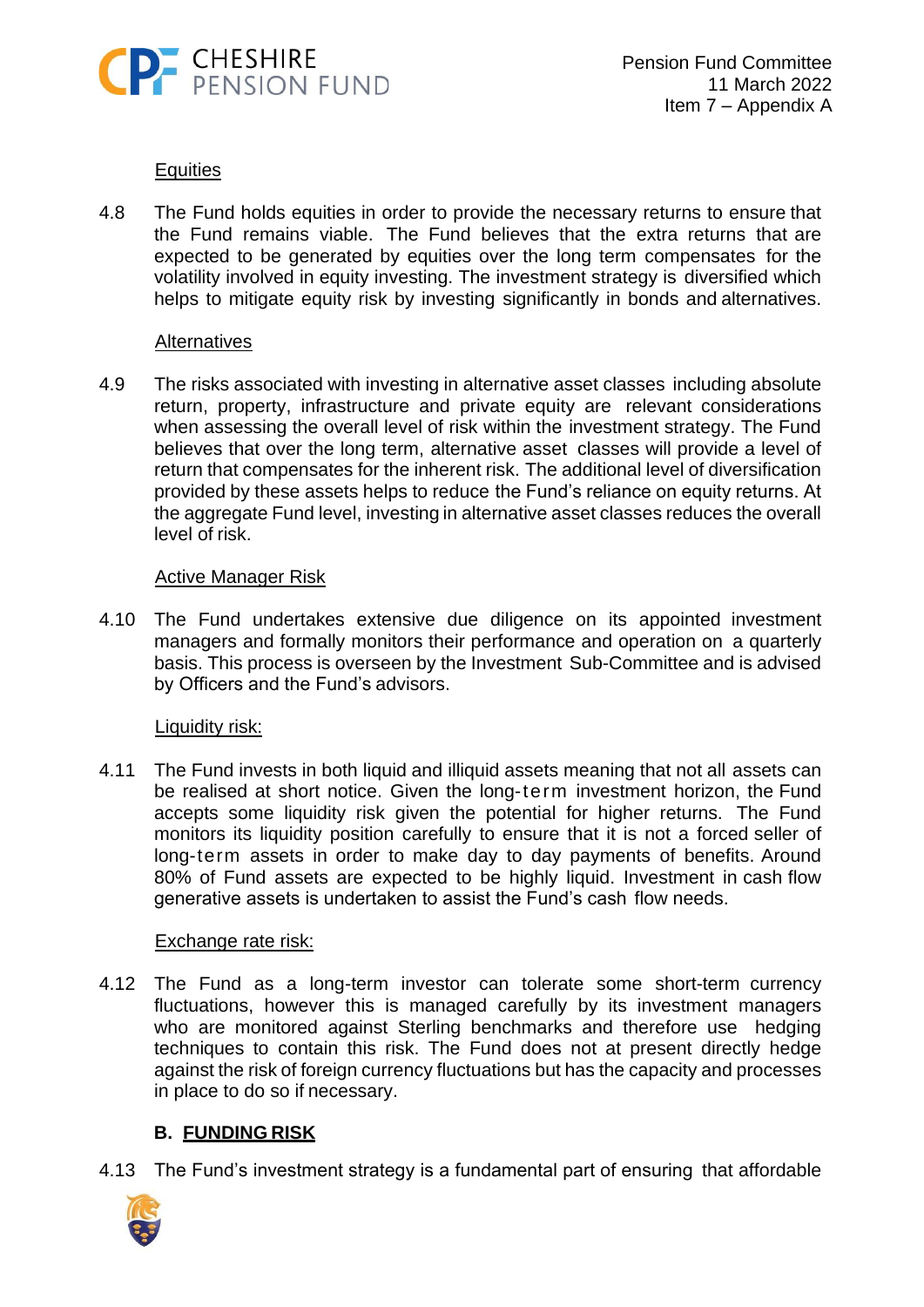

contributions can be set in the long term. Employer contribution strategies are aligned with the investment strategy; There are, however, a number of factors that could lead to a disconnect between the investment and contribution strategies. These risks are set out below:

#### Inflation

4.14 Future benefit payments to be made by the Fund are linked to inflation. Therefore, increases in the rate of inflation will increase the value of payments to pensioners. The Fund invests in assets such as index-linked gilts and property with inflation linked income streams to manage and mitigate this risk.

#### Demographic risks

4.15 The Fund is subject to a range of demographic risks. A more mature membership base would mean that there were a greater number of pensioner members receiving benefits than active members paying contributions. The projected maturity of the membership base is factored into the investment strategy in order to ensure that as the membership base matures, the fund is invested in the appropriate level of income generating investments or investments that are realisable at short notice and at low cost.

#### Climate Change Risk

4.16 In its revised Responsible Investment policy, the Fund acknowledges that there may be a significant risk from climate change which could impact on the ability of the Fund to meet its long term liabilities. It has therefore resolved to adopt an evidence based precautionary approach to climate change to monitor and actively manage any identified risks. Further information is included in the Fund's Responsible Investment policy which is attached in Appendix B.

#### **C. OPERATIONAL RISK**

4.17 Operational risks arise through the implementation of the Fund's investment strategy. These risks are set out below:

#### Transition risk

4.18 The Fund may incur unexpected costs in relation to the transition of assets between managers and/or asset classes. When carrying out significant transitions, the Fund takes professional advice and considers the appointment of specialist transition managers in order to mitigate this risk when it is cost effective to do so.

#### Custody risk

4.19 The Fund must ensure that it retains the economic rights to all Fund assets, when held in custody or when being traded. It does this through the use of a global custodian for custody of assets, the use of formal contractual arrangements

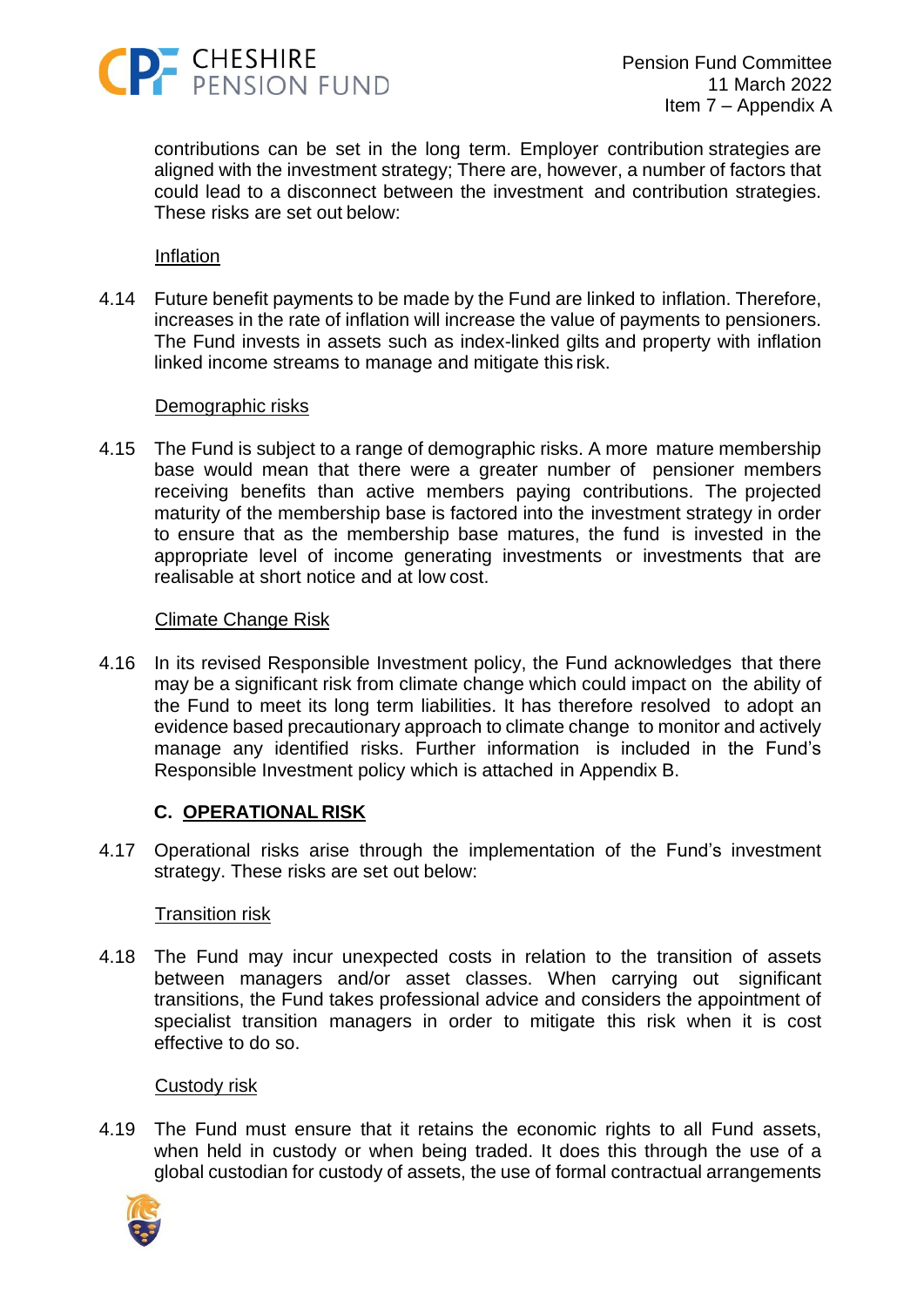

for all investments and maintaining independent investment accounting records.

#### Credit default risk

4.20 A counterparty related to a Fund investment could fail to meet its contractual obligations. The Fund monitors this through robust internal compliance arrangements where applicable, contractual requirement for investment managers to manage counterparty risk on the Fund's behalf and robust due diligence prior to making any investment.

#### **D. GOVERNANCE RISK**

4.21 Good governance is an essential part of the Fund's investment strategy and the Fund therefore identifies **poor governance** as a potential risk that can have a detrimental effect on the successful operation of the Fund. The Fund ensures that its decision-making process is robust and transparent, and this is documented in the Governance Compliance Statement which is published on the Fund's website.

#### Environmental, Social and Governance risks

4.22 The Fund's investment strategy contains its own policy on Responsible Investment. Non-compliance with this policy would expose the Fund to financial and reputational risk. The Fund believes that effective management of financially material Responsible Investment risks should support the Fund's requirement to protect returns over the long term. The Fund will seek to further integrate Responsible Investment factors into the investment process across all relevant asset classes. Further information on the Fund's approach to managing this risk is provided within the Responsible Investment Policy which is published on the Fund's website and as at Appendix B.

#### **5. Securities Lending**

5.1 Securities lending is undertaken in respect of the Fund's directly owned quoted equities holdings through an arrangement with the Fund's Custodian, BNY Mellon. The Fund receives a fee whenever it loans stock out via this arrangement and the income is used to help the Fund meets its liability payments. The Fund's securities lending programme was reviewed by the Investment Sub-Committee in 2018; they examined the potential risks and concluded that sufficient safeguards were in place and that that the programme should continue.

#### **6. Approach to asset pooling**

- 6.1 LGPS Central Ltd ("LGPS Central") has been set up as an arms-length company, accredited by the Financial Conduct Authority, to manage the pooled investment assets of eight LGPS funds across the centre of England.
- 6.2 The Cheshire Pension Fund is one of the eight partner funds, all of whom hold equal shares in the company. The other partner LGPS pension funds are:

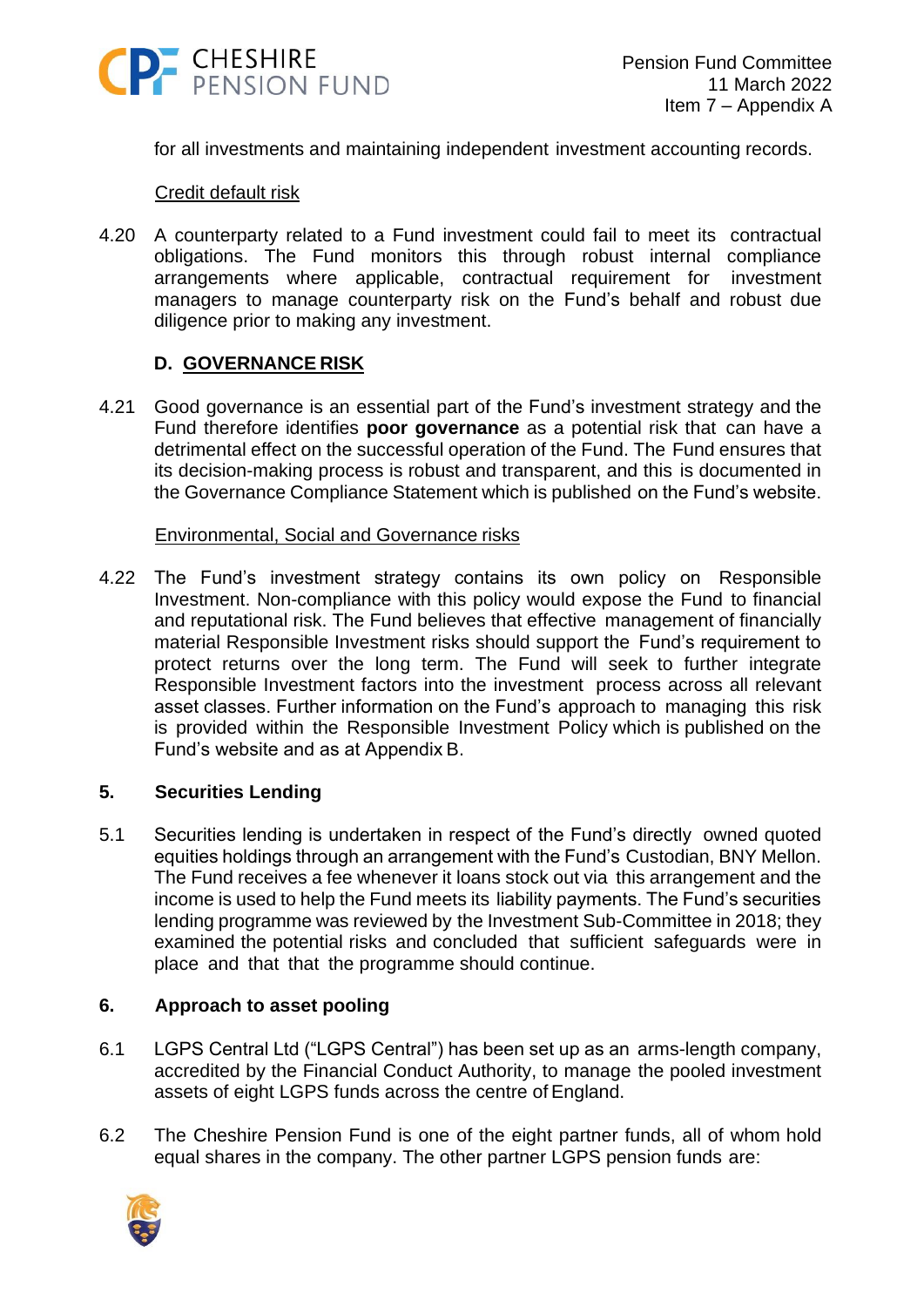

Derbyshire, Leicestershire, Nottinghamshire, Staffordshire, Shropshire, West Midlands and Worcestershire.

- 6.3 LGPS Central started trading on 3 April 2018 and partner funds have started to migrate assets over to the company as and when appropriate investment products become available. As at the end of December 2021 the Cheshire Pension Fund has migrated approx. 20% of its total investment assets to LGPS Central and this percentage will increase to around one third as private asset commitments are drawn down and existing decisions implemented. In respect of migrated investment assets, LGPS Central will assume responsibility for the day to day monitoring of investment performance and the appointment and dismissal of external investment managers.
- 6.4 The Fund is committed to making a success of LGPS asset pooling in the belief that the Fund will benefit from lower investments costs achieved via economies of scale and greater bargaining power driven through the aggregation of assets. In addition, the Fund will have greater access to a broader range of investable asset classes, including new and innovative products and services. LGPS Central and the partner funds have put in place a robust governance framework to ensure the company operates effectively and delivers timely and transparent reporting to shareholders and client funds.
- 6.5 The Fund will retain full responsibility and control over its strategic investment allocation policy. Subject to satisfactory due diligence and value for money considerations being satisfied, the Fund intends to eventually invest all its assets with LGPS Central but will maintain some cash balances locally. However, some existing assets held are illiquid and difficult to transfer (e.g. private equity limited partnership holdings and property assets) and these will be evaluated carefully to assess whether best value for money is delivered by the transfer of the assets to LGPS Central or continuing to be held directly by the Fund.

#### **7. Responsible Investment (RI)**

- 7.1 The Cheshire Pension Fund is a long-term investor aiming to deliver a sustainable Pension Fund for all stakeholders.
- 7.2 Cheshire West and Chester Council, as the administering authority of the Fund, has a fiduciary duty to act in the best, long-term, interests of the Fund's employers and members. The Fund believes that in order to fulfil this duty, it must have a clear policy on how it invests in a responsible manner.
- 7.3 Responsible Investment is a fundamental part of the Fund's overarching investment strategy as set out in this Investment Strategy Statement – that is to maximise returns subject to an acceptable level of risk whilst increasing certainty of cost for employers and minimising the long term cost of the scheme. The Fund believes that consideration of Environmental, Social and Corporate Governance ("ESG") factors are fundamental to this, particularly where they are likely to impact on the overarching investment objective.

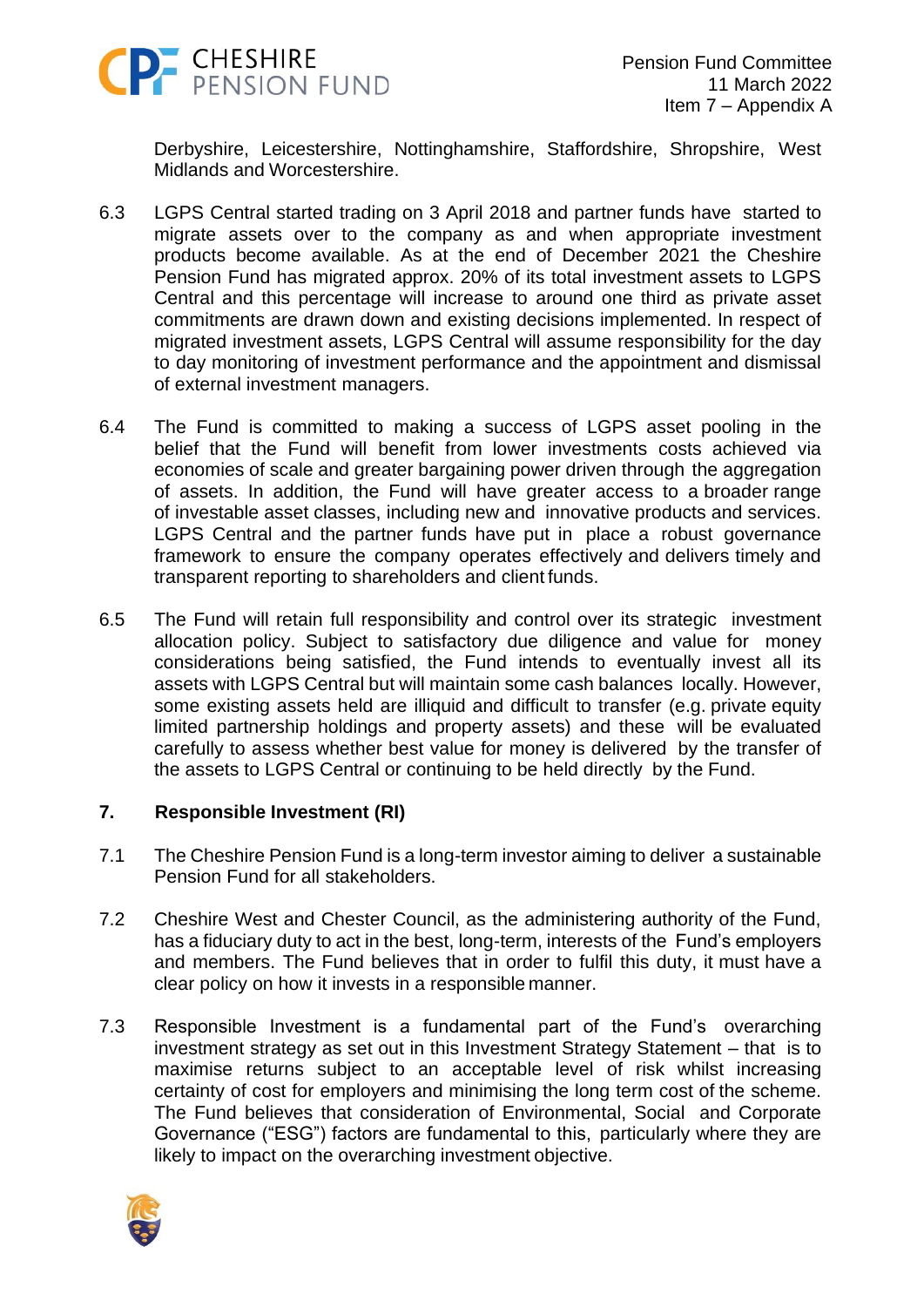

- 7.4 The Fund's approach aims to ensure that consideration of ESG factors is embedded in the investment process, utilising the various tools available to manage ESG risks and to harness opportunities presented by ESG factors.
- 7.5 The Fund's core principles of responsible investment are:
	- 1. We will apply **long-term thinking** to deliver **long-term sustainable returns**.
	- 2. We will seek **sustainable returns** from **well-governed assets**.
	- 3. We will use an **evidence-based** long term investment appraisal to inform **decision-making** in the implementation of RI principles and consider the costs of RI decisions consistent with our fiduciary duties.
- 7.6 The way in which the Fund ensures that these core principles are met, and how it monitors its own performance is provided within the Responsible Investment Policy presented in Appendix B.

#### **8. Myners Principles**

8.1 Although not specifically referenced in the Regulations, the Fund continues to assess its own compliance with the Myners Principles of Good Investment Governance. A statement that sets out an assessment of compliance is presented in Appendix A.

#### **9. Advice taken**

- 9.1 In creating this statement, the Fund has taken advice from its Officers and external advisors.
- 9.2 In relation to each of the constituent parts, such as the asset allocation and risk mitigation, the Fund has taken advice from its Investment Consultant, Mercer, and the Scheme Actuary, Hymans Robertson. In providing investment advice, Mercer is regulated by the Financial Conduct Authority.

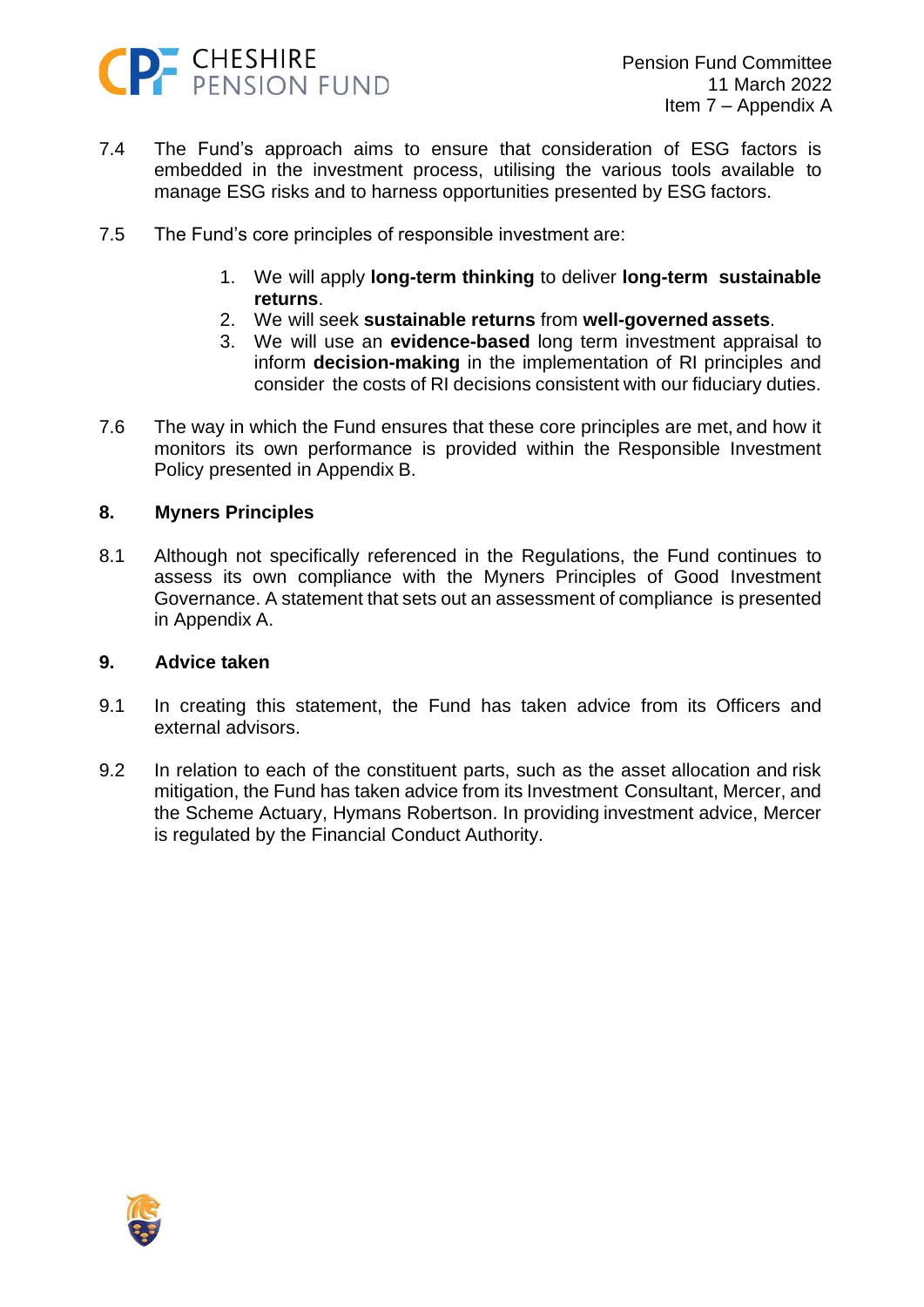

#### **APPENDIX A**

# **COMPLIANCE WITH MYNERS PRINCIPLES OF GOOD INVESTMENT GOVERNANCE**

| <b>Principle</b>                                                                                                                                                                                                                                                                                                                                                                                                                                                     | <b>Evidence of Compliance</b>                                                                                                                                                                                                                                                                                                                                                                                                                                                                                                                                                                                                                                                             |
|----------------------------------------------------------------------------------------------------------------------------------------------------------------------------------------------------------------------------------------------------------------------------------------------------------------------------------------------------------------------------------------------------------------------------------------------------------------------|-------------------------------------------------------------------------------------------------------------------------------------------------------------------------------------------------------------------------------------------------------------------------------------------------------------------------------------------------------------------------------------------------------------------------------------------------------------------------------------------------------------------------------------------------------------------------------------------------------------------------------------------------------------------------------------------|
| <b>Principle 1 Effective Decision Making:</b><br>Administering authorities should ensure:<br>That decisions are taken by persons<br>or organisations with the skills,<br>knowledge, advice and resources<br>necessary to make them effectively<br>and monitor their implementation; and<br>That those persons or organisations<br>have sufficient expertise to be able to<br>evaluate and challenge the advice<br>they receive, and manage conflicts of<br>interest. | <b>Compliant</b><br>Decisions are taken by the Section 151<br>Officer of the Administering Authority,<br>advised by the Pension Fund Committee.<br>The Section 151 Officer and the<br>Committee has support from Council<br>officers with sufficient experience to<br>assist them.<br>The Fund is also advised by professional<br>$\qquad \qquad \blacksquare$<br>actuarial and investment advisers.<br>The Committee makes robust challenges<br>$\qquad \qquad \blacksquare$<br>to advice and is aware of where potential<br>conflicts of interest may reside within the<br>Committee and in relation to service<br>providers.                                                           |
| Principle 2 Clear objectives:<br>An overall investment objective<br>should be set out for the fund that<br>takes account of the scheme's<br>liabilities, the potential impact on local<br>tax payers, the strength of the<br>covenant for non-local authority<br>employers, and the attitude to risk of<br>both the administering authority and<br>scheme employers, and these should<br>be clearly communicated to advisers<br>and investment managers.             | <b>Compliant</b><br>The Fund has established investment<br>objectives, which take account of the<br>nature of Fund liabilities and the<br>contribution strategy. The objectives are<br>set based on advice from the Fund<br><b>Actuary and Strategic Investment</b><br>Advisor, which informs the overall risk<br>budget for the Fund. The overarching<br>objective is reflected in the investment<br>mandates awarded to the asset<br>managers.<br>There is dialogue with admitted bodies<br>$\qquad \qquad \blacksquare$<br>within the Fund in relation to the<br>contributions they pay, their capacity to<br>pay these contributions and the level of<br>guarantees they can provide. |
| Principle 3 Risk and liabilities:<br>In setting and reviewing their<br>investment strategy, administering<br>authorities should take account of the<br>form and structure of liabilities.<br>These include the implications for<br>local tax payers, the strength of the<br>covenant for participating employers,<br>the risk of their default                                                                                                                       | <b>Compliant</b><br>The investment strategy is considered in<br>the light of the nature of the Fund<br>liabilities, the timescale over which<br>benefits will be paid, and financial and<br>demographic factors affecting the<br>liabilities, such as inflation and improving<br>longevity                                                                                                                                                                                                                                                                                                                                                                                                |

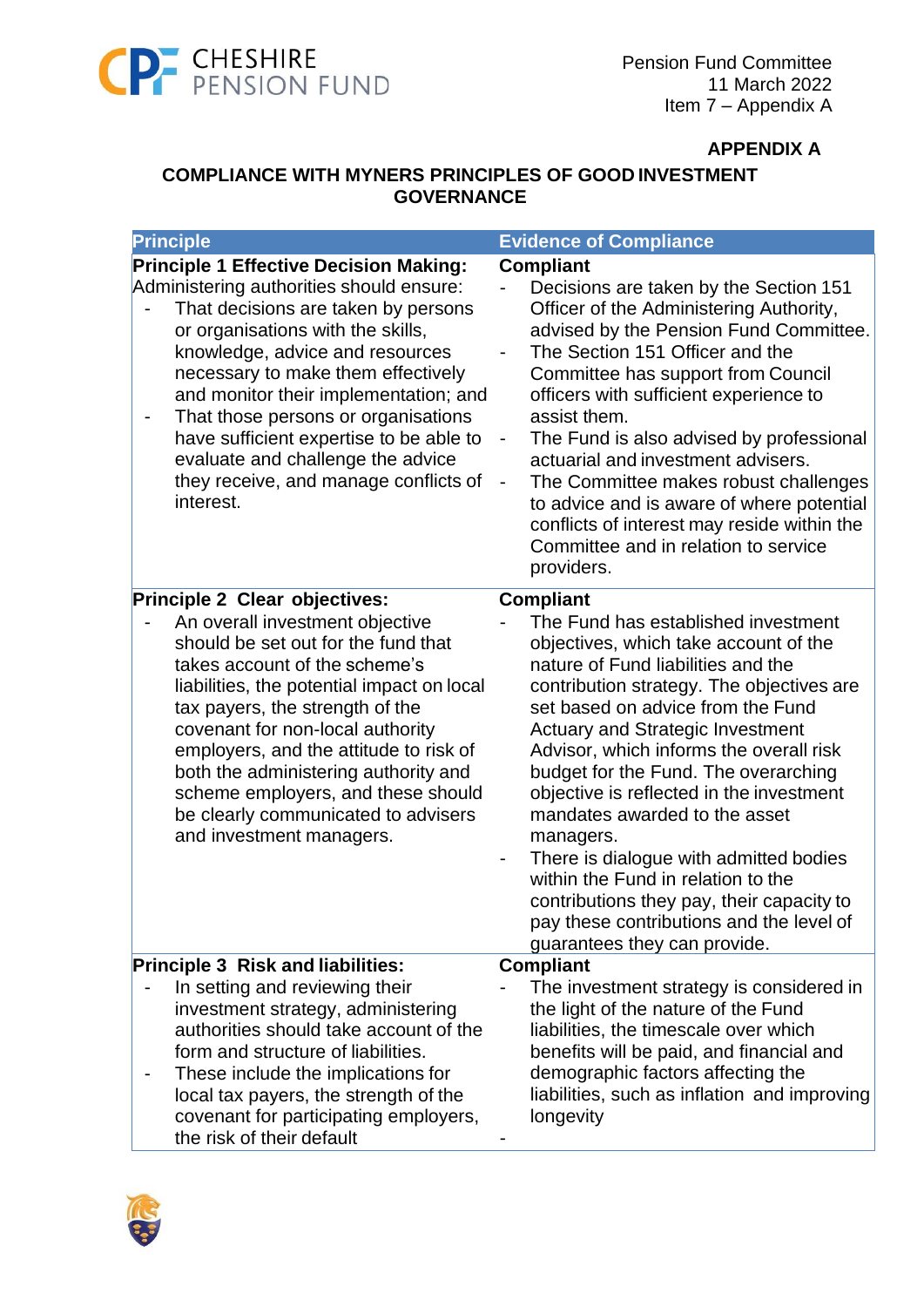

| <b>Principle</b>                                                                                                                                                                                                                                                                                                                                                                                                                    | <b>Evidence of Compliance</b>                                                                                                                                                                                                                                                                                                                                                                                                                                   |
|-------------------------------------------------------------------------------------------------------------------------------------------------------------------------------------------------------------------------------------------------------------------------------------------------------------------------------------------------------------------------------------------------------------------------------------|-----------------------------------------------------------------------------------------------------------------------------------------------------------------------------------------------------------------------------------------------------------------------------------------------------------------------------------------------------------------------------------------------------------------------------------------------------------------|
| and longevity risk.                                                                                                                                                                                                                                                                                                                                                                                                                 | The Pension Fund Committee and<br>Council officers challenged the<br>contribution strategy with the Actuary, in<br>order that it takes into account of risk<br>factors for the Fund including strength of<br>covenant. Discussions have also taken<br>place with admitted bodies in relation to<br>the affordability of contributions and the                                                                                                                   |
| Principle 4 Performance assessment:                                                                                                                                                                                                                                                                                                                                                                                                 | <b>Partially compliant</b>                                                                                                                                                                                                                                                                                                                                                                                                                                      |
| Arrangements should be in place for<br>the formal measurement of<br>performance of the investments,<br>investment managers and advisers.<br>Administering authorities should also<br>periodically make a formal<br>assessment of their own<br>effectiveness as a decision-making<br>body and report on this to scheme<br>members.                                                                                                   | The performance of the Fund and its<br>individual managers are monitored on a<br>regular basis.<br>The quality of advisers is assessed on a<br>qualitative basis and is subject to periodic<br>retender in order to ensure value for<br>money.<br>The Pension Fund Committee does not<br>yet have a formal process in place to<br>measure its own effectiveness.                                                                                                |
| Principle 5 Responsible Ownership:                                                                                                                                                                                                                                                                                                                                                                                                  | <b>Compliant</b>                                                                                                                                                                                                                                                                                                                                                                                                                                                |
| Administering authorities should<br>adopt, or ensure their investment<br>managers adopt, the Financial<br><b>Reporting Council's (FRC)</b><br>Stewardship Code on the<br>responsibilities of shareholders and<br>agents.<br>include a statement of their policy on<br>responsible ownership in the<br>Statement of Investment Principles.<br>report periodically to scheme<br>members on the discharge of such<br>responsibilities. | The Pension Fund Committee<br>encourages its investment managers to<br>adopt the Financial Reporting Council's<br>(FRC) Stewardship Code on the<br>responsibilities of shareholders and<br>agents on the Fund's behalf and all<br>relevant managers comply.<br>This Investment Strategy Statement<br>includes a statement on the Fund's policy<br>on responsible ownership.<br>The Fund will publish an annual<br>summary of voting and engagement<br>activity. |
| <b>Principle 6 Transparency and</b><br><b>Reporting:</b><br>Administering authorities should<br>act in a transparent manner,<br>communicating with stakeholders on<br>issues relating to their management<br>of investment, its governance and<br>risks, including performance against<br>stated objectives                                                                                                                         | <b>Compliant</b><br>The Fund maintains minutes of all<br>Pension Fund Committee meetings and<br>documents all key decisions through the<br>EDN and ODN process. Minutes are<br>available on the Fund website.<br>The Council holds a formal annual<br>meeting for employers and meets<br>periodically with sponsoring employer                                                                                                                                  |

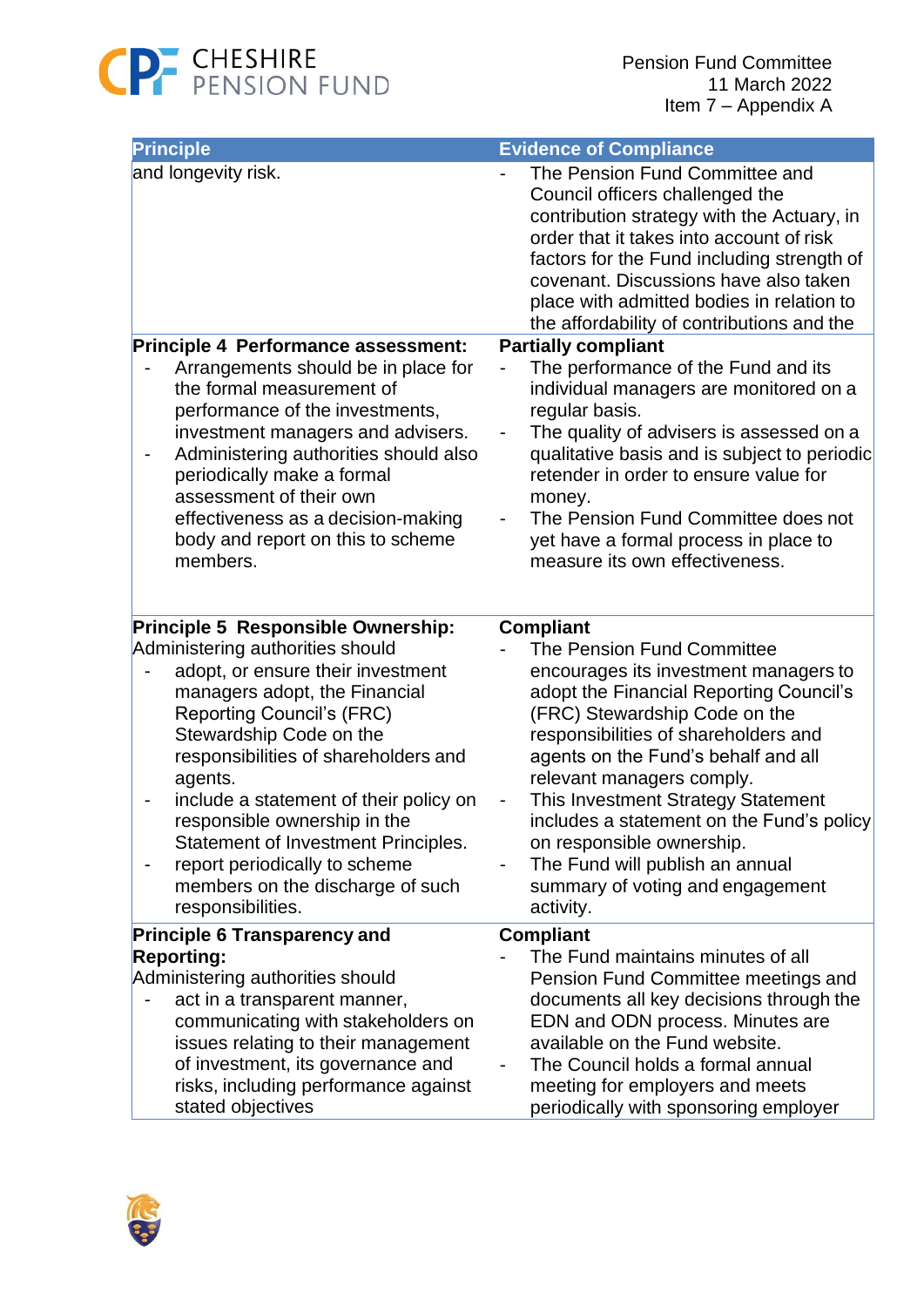

| <b>Principle</b>                                                                                            | <b>Evidence of Compliance</b>                                                                                                                                                                                                                                                       |
|-------------------------------------------------------------------------------------------------------------|-------------------------------------------------------------------------------------------------------------------------------------------------------------------------------------------------------------------------------------------------------------------------------------|
| should provide regular<br>communication to scheme members<br>in the form they consider most<br>appropriate. | bodies.<br>- A member representative attends<br>Committee meetings.<br>- The Investment Strategy Statement is<br>published on the Fund's website and is<br>available to members on request.<br>Other information on the Scheme is<br>available to members on the Fund's<br>website. |

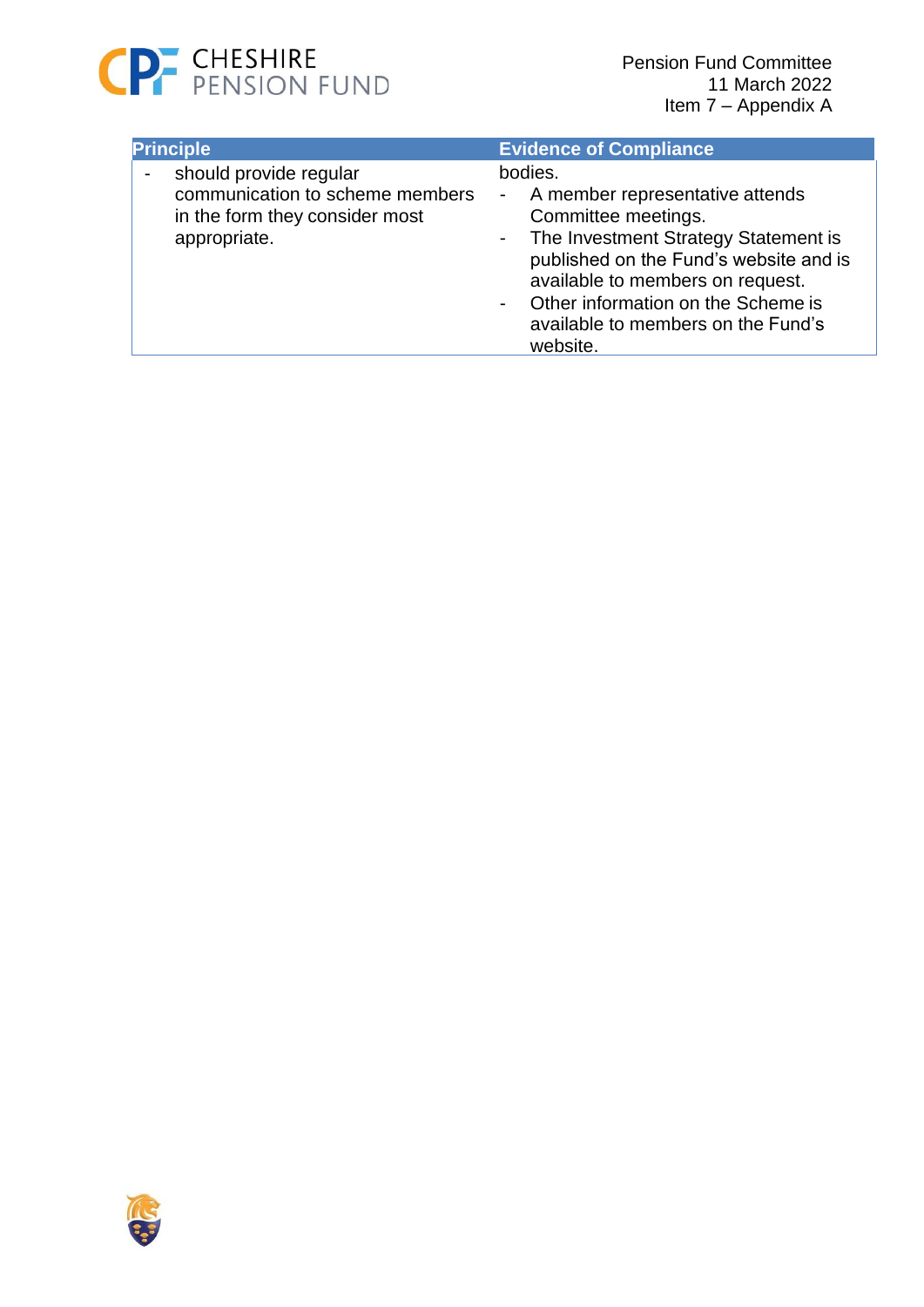

# **Glossary of Terms**

| Term                      | <b>Definition</b>                                                                                                                                                                                                                                                                                                                                                                 |
|---------------------------|-----------------------------------------------------------------------------------------------------------------------------------------------------------------------------------------------------------------------------------------------------------------------------------------------------------------------------------------------------------------------------------|
| Absolute return           | A fund that aims to achieve a positive return irrespective of                                                                                                                                                                                                                                                                                                                     |
|                           | movements in the equity and bond markets.                                                                                                                                                                                                                                                                                                                                         |
| <b>Alternatives</b>       | Typically seen as an "unconventional" asset class - i.e. an asset<br>class, other than traditional asset classes such as public equities,                                                                                                                                                                                                                                         |
|                           | bonds, property and cash.                                                                                                                                                                                                                                                                                                                                                         |
| <b>Bonds / Fixed</b>      | A debt investment in which an investor loans money to an entity                                                                                                                                                                                                                                                                                                                   |
| Income                    | (corporate or governmental) that borrows the funds for a defined<br>period of time at a fixed interest rate. Seen as a good "matching"<br>asset for a pension scheme.                                                                                                                                                                                                             |
| <b>De-risking</b>         | Moving from growth to matching assets to reduce risk.                                                                                                                                                                                                                                                                                                                             |
| <b>Diversifying fixed</b> | A bond like investment that is return seeking and provides a                                                                                                                                                                                                                                                                                                                      |
| income                    | different source of return other than equities.                                                                                                                                                                                                                                                                                                                                   |
| <b>Equities</b>           | A share in a company. Seen as a "risky" or "growth" asset from a<br>pension scheme perspective.                                                                                                                                                                                                                                                                                   |
| <b>ESG</b>                | Environmental, social and corporate governance factors which<br>could impact company performance and therefore investment<br>returns. Examples include (but are not limited to) climate change,<br>workforce issues, remuneration, independence of the board and<br>auditors, board composition and diversity.                                                                    |
| <b>Funding basis</b>      | The assumptions used by the Scheme Actuary to place a value on<br>the Fund's liabilities (the value of the benefits to be paid out of the<br>Fund).                                                                                                                                                                                                                               |
| <b>Funding level</b>      | The difference in the value of the Fund's assets and liabilities.<br>Assesses the financial health of the Fund.                                                                                                                                                                                                                                                                   |
| <b>Hedging</b>            | Currency hedging is an approach that is intended to manage the<br>degree of risk that may be present when engaging in some type<br>of foreign investment strategy. Essentially, the structure of a<br>currency hedging process would attempt to compensate for any<br>shifts in the relative value of the currency types utilized in the<br>investment scheme or the transaction. |
| <b>High Conviction</b>    | High conviction is a style of active management often associated<br>with active equity investment funds. Such managers seek to<br>deploy a high conviction approach over time with the aim of<br>outperforming the benchmark or passive fund equivalent for their<br>target sector.                                                                                               |
|                           | Illiquid alternatives An alternative asset which is not easily traded (i.e. cannot be<br>converted into cash quickly or without an impact to the price<br>received)                                                                                                                                                                                                               |
| Liquid asset              | An asset which is easily traded (i.e. can be converted into cash<br>quickly and with minimal impact to the price received)                                                                                                                                                                                                                                                        |

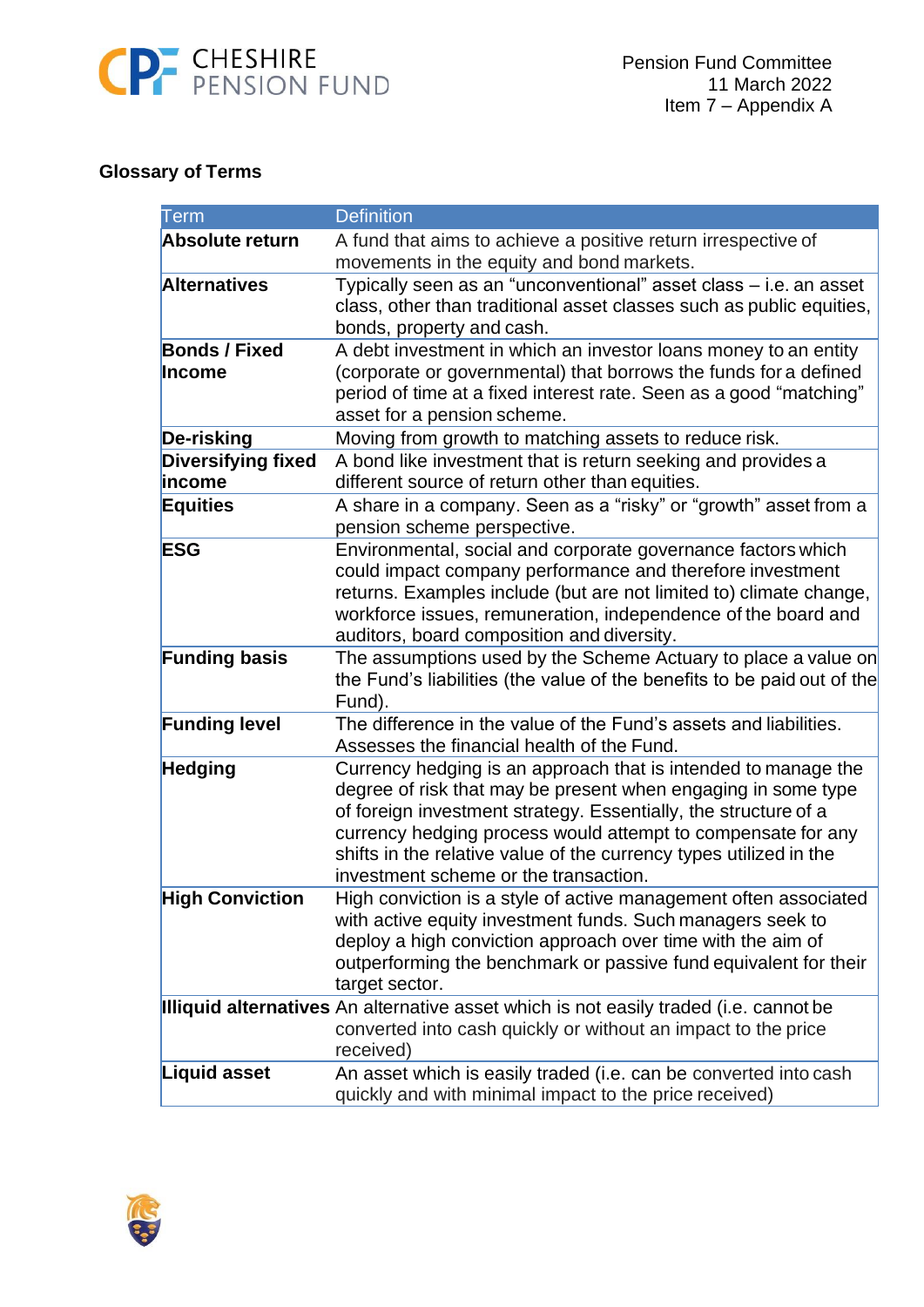

# **RESPONSIBLE INVESTMENT POLICY**

#### 1. **Introduction**

- 1.1 The Cheshire Pension Fund ("the Fund") is the name of the Local Government Pension Scheme (LGPS) in Cheshire.
- 1.2 Cheshire West and Chester Council ("the Council") as the administering authority of the Fund, has a fiduciary duty to act in the best, long-term, interests of the Fund's scheme members and participating employers.
- 1.3 The Fund's primary investment objective to meet its fiduciary duty is to maximise returns subject to an acceptable level of risk whilst increasing certainty of cost for employers given the long term nature of the scheme.
- 1.4 The Fund believes that in order to fulfil this duty, it must have a clear policy on how it invests in a responsible manner. Consideration of Environmental, Social and Governance ("ESG") issues are fundamental to responsible investment, particularly where they are likely to impact on the primary investment objective.
- 1.5 This Responsible Investment (RI) policy sets out the Fund's approach to embedding consideration of ESG issues in the investment process, utilising the various tools available to manage ESG risks and harness opportunities presented by ESG factors.

#### **2. What is our policy on Responsible Investment?**

- 2.1 The Fund's core principles guiding our approach to Responsible Investment are:
	- We will apply **long-term thinking** to deliver **long-term sustainable returns**.
	- We will seek **sustainable returns** from **well-governed assets**.
	- We will use an **evidence-based** long-term investment appraisal to inform **decision-making** in the implementation of Responsible Investment principles and consider the costs of Responsible Investment decisions consistent with our fiduciary duties.
- 2.2 The Fund will invest in sustainable assets to deliver long term financial returns to enable pension promises to be paid now and into the future. This approach places the full consideration of financially material ESG factors at the heart of the Fund's investment decision making and monitoring process. This approach is distinct from the commonly used definition of 'ethical' investing: an approach in which the values or moral beliefs of an organisation or its key decision makers takes primacy over its investment considerations. Such an approach is often typified by an exclusions policy whereby certain sectors or groups of companies are excluded at the initial stage of the investment analysis process.

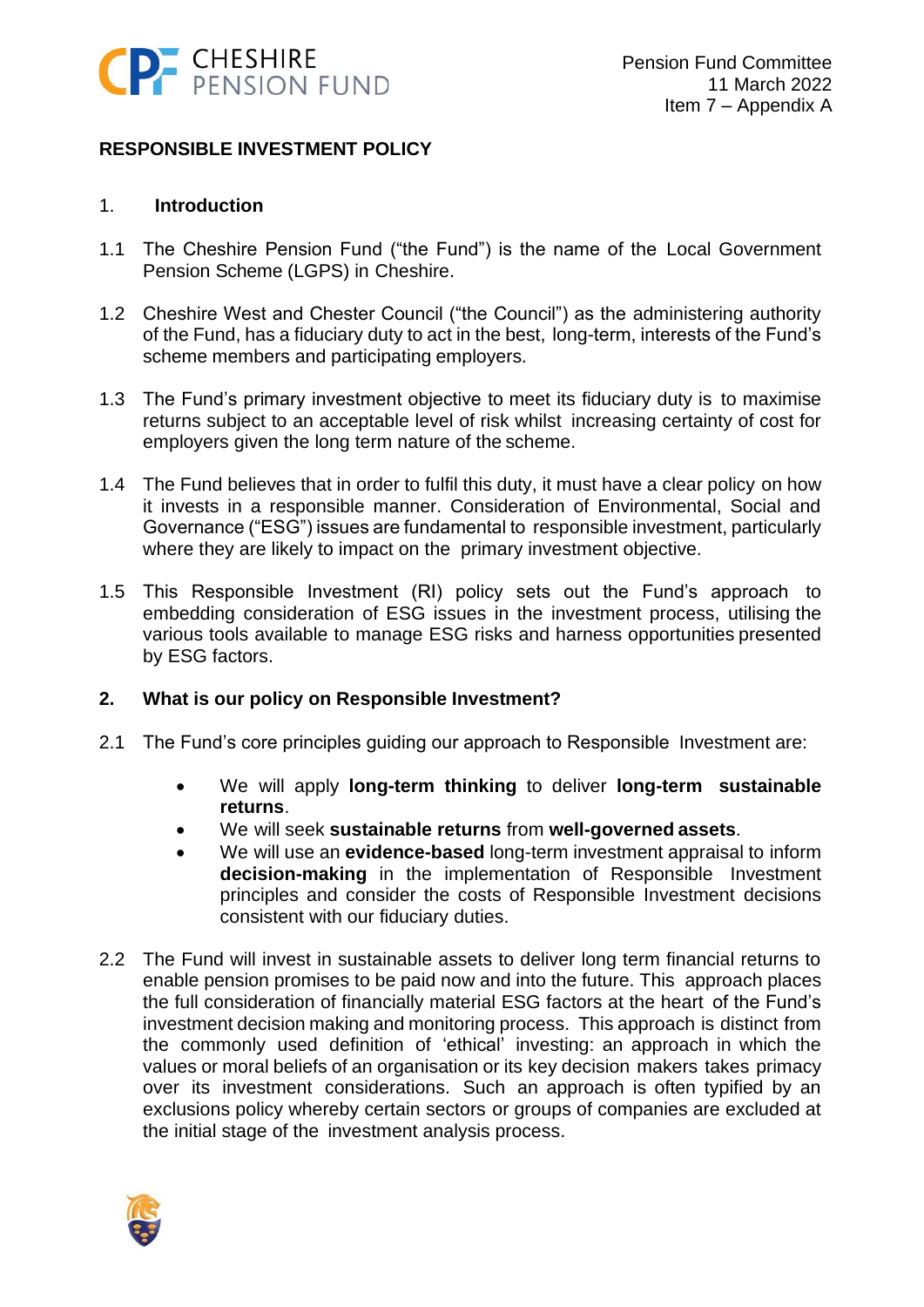

# **3. What actions will the Fund take to meet these principles?**

| <b>Core Principle</b>                                                                                                                                                                                                                           | <b>Associated Actions</b>                                                                                                                                                                                                                                                                                                                                                                                                                                                                                                                                                                                                                                                                                                                                                                                 |
|-------------------------------------------------------------------------------------------------------------------------------------------------------------------------------------------------------------------------------------------------|-----------------------------------------------------------------------------------------------------------------------------------------------------------------------------------------------------------------------------------------------------------------------------------------------------------------------------------------------------------------------------------------------------------------------------------------------------------------------------------------------------------------------------------------------------------------------------------------------------------------------------------------------------------------------------------------------------------------------------------------------------------------------------------------------------------|
| We will apply long-<br>term thinking todeliver<br>long-term sustainable<br>returns                                                                                                                                                              | Investment objectives are clearly set out in the<br>published Investment Strategy Statement.<br>Set longer-term performance objectives for<br>-<br>investment managers.<br>Seek to ensure that long term interests are<br>aligned with that of its investment managers on<br>all issues including on ESG considerations.<br>Policies relating to ESG will be considered as<br>۰<br>part of the Fund's long term investment planning<br>process, following a thorough and robust<br>investment appraisal.                                                                                                                                                                                                                                                                                                  |
| We will seek<br>sustainable returns<br>from well-governed<br>assets                                                                                                                                                                             | Apply a robust approach to stewardship, linked to<br>$\qquad \qquad \blacksquare$<br>the Fund's approach that engagement can<br>positively and effectively influence behaviours.<br>Engage with companies when engagement to<br>improve ESG outcomes and add value to the<br>Fund.<br>Comply with the UK Stewardship Code and work<br>within the spirit of the United Nation backed<br>Principles of Responsible Investment ("PRI").<br>Hold investment managers to account to ensure<br>$\overline{\phantom{0}}$<br>compliance with this policy.<br>Collective engagement through membership of<br>-<br>the Local Authority Pension Fund Forum<br>(LAPFF), the LGPS Central pool and other<br>opportunities that arise from time to time.<br>Exercise voting rights in all markets where<br>practicable. |
| We will use an<br>evidence-based<br>long-term investment<br>appraisal to inform<br>decision-making in<br>the implementation of<br>RI principles and<br>consider the costs of<br><b>RI</b> decisions<br>consistent with our<br>fiduciary duties. | Consider the potential financial impact of ESG<br>related issues (such as climate change or<br>executive remuneration) on an ongoing basis.<br>Consider the potential financial impact of<br>investment opportunities that arise from ESG<br>related factors (e.g. investment in renewable<br>energies or housing infrastructure).<br>Monitor the carbon footprint of its publicly listed<br>investment assets and actively manage any<br>potential financial risks that this identifies through<br>a Climate Change Stewardship Plan.<br>Consider investment opportunities that have<br>-<br>positive impacts and recognises that the<br>changing external environment presents new<br>opportunities i.e. renewable energy, green<br>technology and social impact investments.                           |

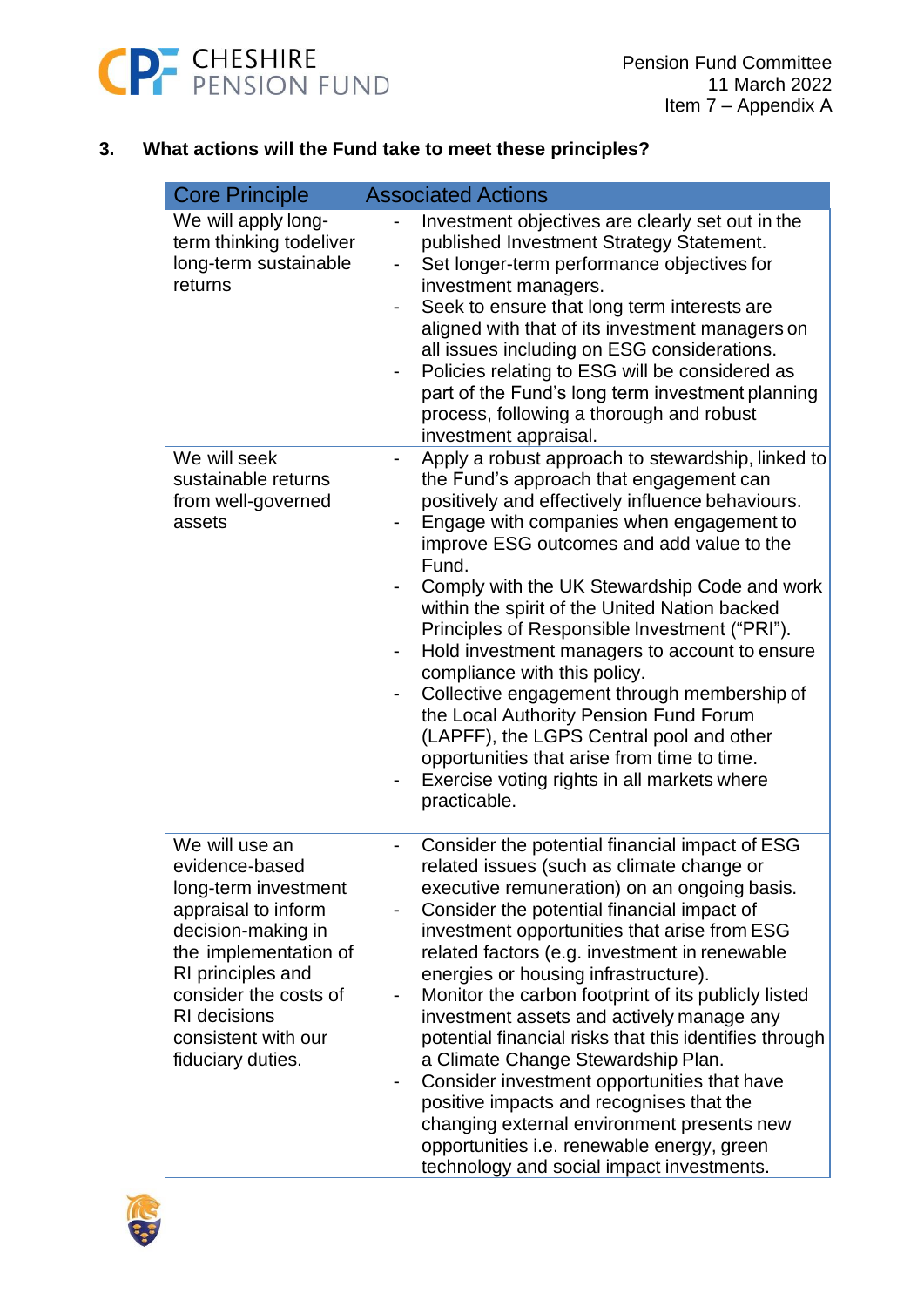

# **4. How will we monitor performance on Responsible Investment?**

- 4.1 The Fund will be **transparent and accountable** in terms of its performance on Responsible Investment.
- 4.2 To achieve this the Fund will: -:
	- publish the Investment Strategy Statement on the Fund's website in line with the scheme regulations
	- explain decisions relating to the setting of the investment policy
	- publish the Responsible Investment Policy on its website, review the policy on an ongoing basis and formally consult on the policy at least every three years
	- closely monitor its appointed investment managers whom the Fund rely on to partly implement its Responsible Investment Policy
	- publish a Climate Change Report showing the carbon footprint of the Fund's publicly listed investment assets and how the Fund will manage any related risks
	- undertake an annual review of corporate governance, voting and engagement activity undertaken by the Fund and its underlying managers
	- publish an annual summary of voting and engagement activity
	- ensure that its decision makers are properly trained and kept abreast of ESG issues
	- include ESG as standing item on the Investment Sub Committee (or equivalent) agendas with a view to reporting on manager performance in relation to ESG investing, and noting any hot topics / issues arising
	- undertake a fundamental review of any specific ESG issues that are considered by the Investment Sub Committee to be of potentially material financial impact
	- consider and respond to feedback from stakeholders in relation to issues of concern.

#### **5. Responsible Investment and LGPS Central pool**

- 5.1 The Fund has joined with seven other LGPS Funds (Derbyshire, Staffordshire, Shropshire, Leicestershire, Nottinghamshire, West Midlands and Worcestershire) to create the LGPS Central pool. This is one of eight pools across the LGPS.
- 5.2 The pool was set up to deliver the Government's requirement for all administering authorities in England and Wales to join together and pool the way they managed their investment assets to drive economies of scale and increase opportunities in asset classes which partner funds may not have had the capacity to invest in individually.
- 5.3 In April 2018, the partner funds created a jointly owned company called LGPS Central Ltd, a Financial Conduct Authority accredited investment company, to manage their pooled investment assets, collectively valued at some £40bn.
- 5.4 It will take a number of years to transition assets securely and economically from

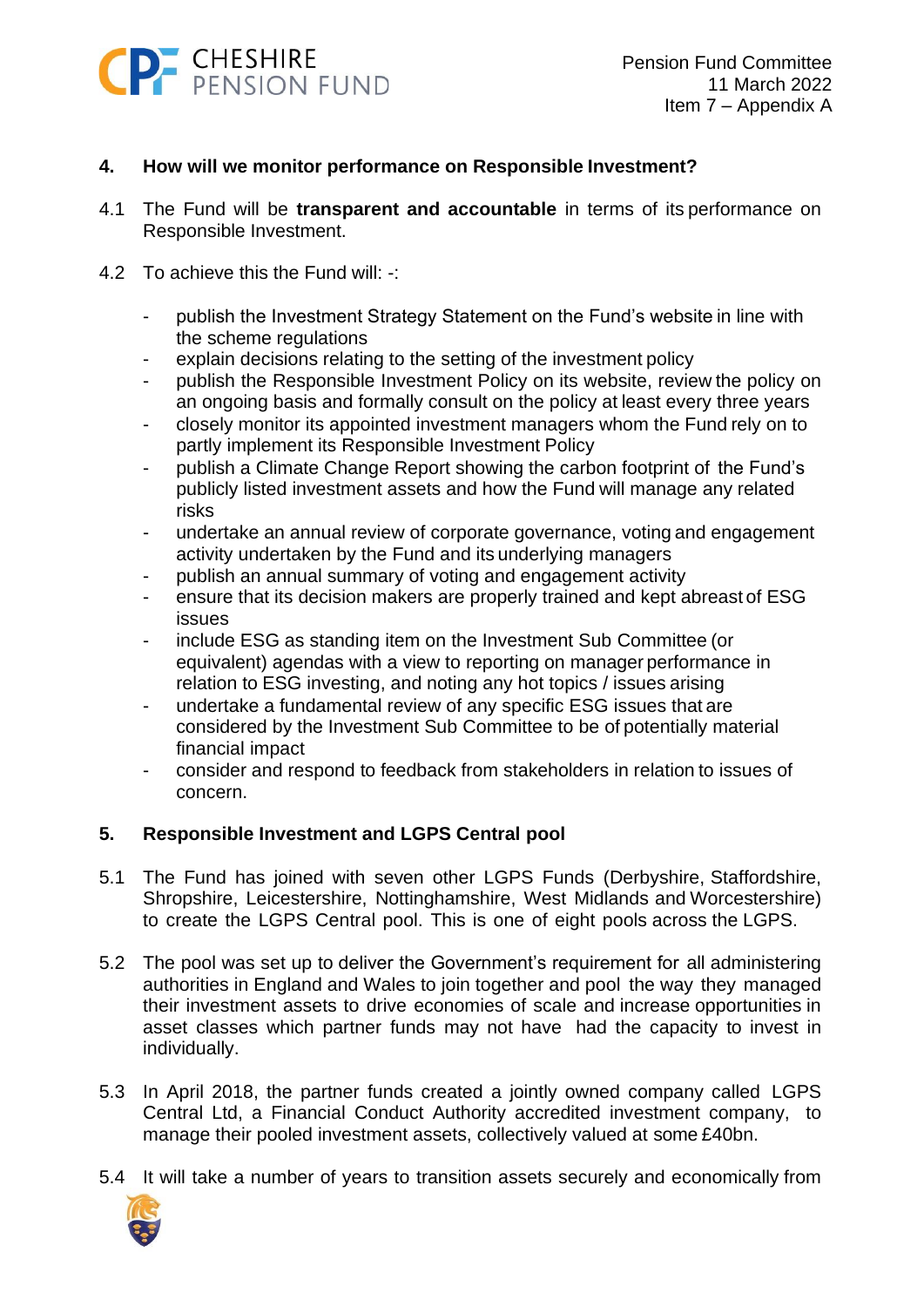

current management arrangements across to LGPS Central Ltd.

- 5.5 LGPS Central Ltd has now launched a number of investment products and the Fund will continue to work with LGPS Central Ltd and partner funds to help shape further investment products that meet the requirements of the Fund's Investment Strategy Statement.
- 5.6 All partner funds retain ownership and control of their Investment Strategy and asset allocation decisions. Day to day investment decisions such as to engage or dismiss investment managers, and monitoring of investment performance passes to LGPS Central as assets transfer.
- 5.7 To date the Cheshire Pension Fund has transitioned over £1billion of assets across to LGPS Central (approx. 20% of the Cheshire Fund's total assets) and this figure will increase as LGPS Central launch new investment products.
- 5.8 It is expected that the Fund's ability invest in a responsible way will be enhanced through LGPS Central due to the inherent benefits of scale, collectivism and innovation that will result from the project.

#### **6. Engagement versus Exclusion**

- 6.1 The Fund believes that its influence as a shareholder is most effective by engaging with companies, in order to influence behaviour and enhance shareholder value.
- 6.2 Consequently, the Fund does not implement a disinvestment approach that excludes certain types of investments, companies or sectors except where barred by UK law.
- 6.3 The Fund actively engages with companies in which it is invested through LGPS Central Ltd, its investment managers and though membership of the Local Authority Pension Fund Forum (LAPFF).
- 6.4 Ultimately the Fund retains the right to disinvest from certain companies or sectors in the event that all other approaches are unsuccessful, and it is determined that the investment is no longer aligned with the interests of the Fund or that the issue poses a material financial risk.
- 6.5 Specifically, in respect of climate change, the Fund does not adopt an approach to disinvest from companies or sectors on a mechanistic basis. For example, calls to disinvest from fossil fuel companies by default take insufficient account of the relatively high carbon footprint of many companies outside of the energy sector. In addition, there is strong evidence that some companies within this sector are transitioning quickly and effectively to a net zero carbon emissions position and/or are engaging positively with the requirements of the Paris Climate Change agreement. The Fund therefore believes that it is not sensible to disinvest from such companies when pursing a holistic and evidence based approach to managing and monitoring climate change risk.

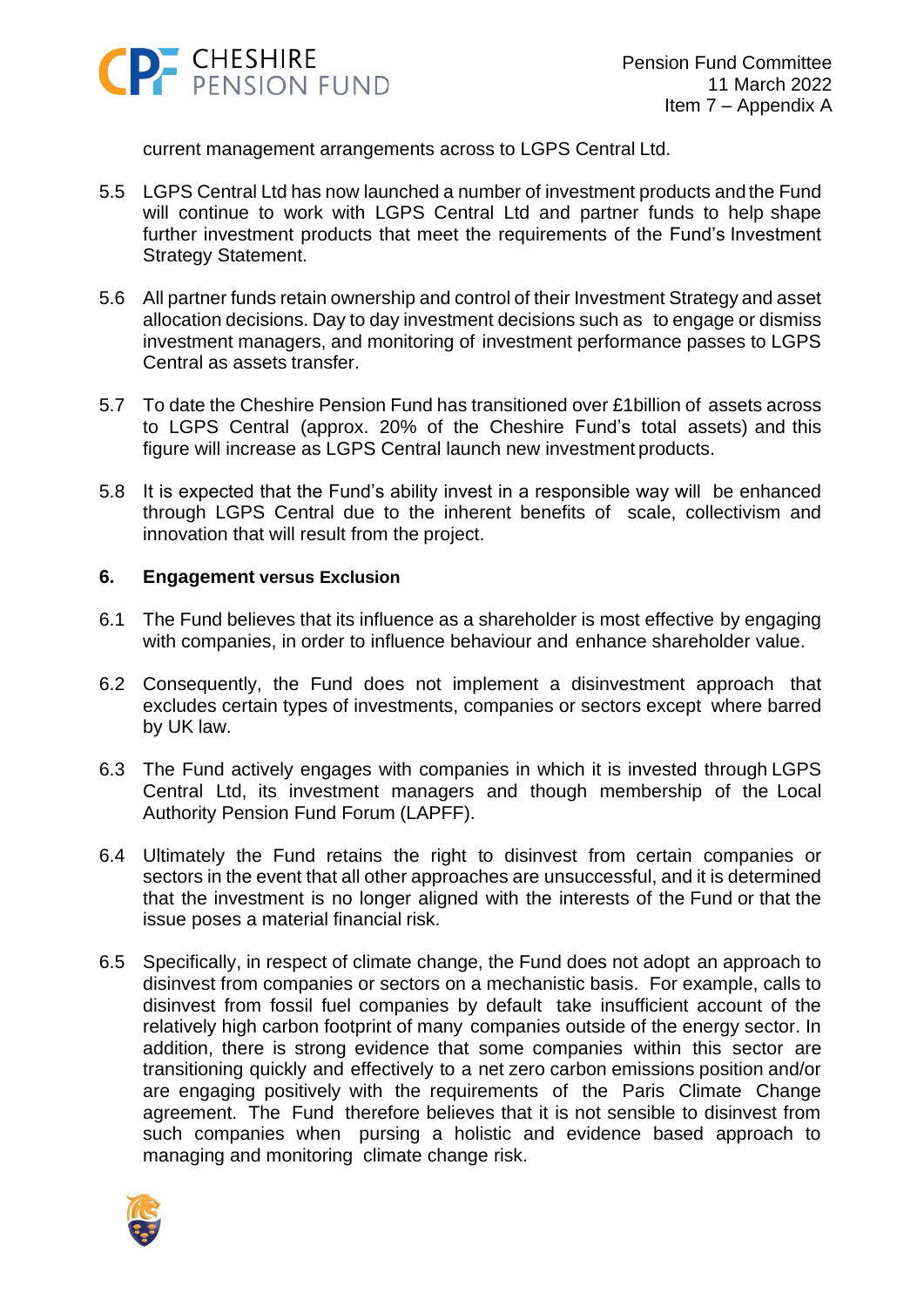

# **7. Responsible Investment Engagement Themes**

- 7.1 Working in partnership with LGPS Central the Fund has adopted the following key engagements themes for particular focus during the year:
	- 7.1.1 Climate Change
	- 7.1.2 Single Use plastics
	- 7.1.3 Technology and disruptive industries
	- 7.1.4 Tax transparency and fair tax payment
- 7.2 LGPS Central Ltd has appointed a specialist engagement provider, Hermes EOS. Every quarter LGPS Central Ltd reports on their activities and progress in a Quarterly Stewardship report, which is publicly available at:

[https://www.lgpscentral.co.uk/wp-content/uploads/2021/11/LGPSC-](https://www.lgpscentral.co.uk/wp-content/uploads/2021/11/LGPSC-Stewardship-Update-Q2-2021-22-2.pdf)[Stewardship-Update-Q2-2021-22-2.pdf](https://www.lgpscentral.co.uk/wp-content/uploads/2021/11/LGPSC-Stewardship-Update-Q2-2021-22-2.pdf)

7.3 In addition to the focus on the four themes outlined above, LGPS Central Ltd have a wealth of active engagement activity on numerous other themes including executive remuneration, board composition, diversity and workforce rights.

#### **8. Exercise of Voting Rights**

- 8.1 The Fund exercises its ownership rights by actively voting stock it holds.
- 8.2 The Fund delegates responsibility for voting to LGPS Central Ltd or the Fund's directly appointed investment managers who are required to vote wherever the Fund has a voting interest.
- 8.3 For Fund assets managed by LGPS Central Ltd, wherever practicable, votes must be cast in accordance with LGPS Central's Voting Principles (available on LGPS Central's website at:

https://www.lgpscentral.co.uk/wpcontent/uploads/2020/04/LGPSCentralVotingPrin c i p l e s - A p r - [2 0 2 0 . p d f](https://www.lgpscentral.co.uk/wp-content/uploads/2020/04/LGPSCentralVotingPrinciples-Apr-2020.pdf)

- 8.4 For Fund assets managed by appointed external investment managers, votes must be cast in line with industry best practice as set out in the Combined Code of Corporate Governance with a clear focus on enhancing long term shareholder value.
- 8.5 Investment managers' quarterly performance reports are required to include a specific briefing on corporate governance, detailing all votes cast on the fund's behalf. The Investment Sub Committee receives these reports on a quarterly basis and any exceptions or examples of non-compliance are addressed directly with the Fund's managers.
- 8.6 The Fund is committed to becoming accepted as a signatory to the recently

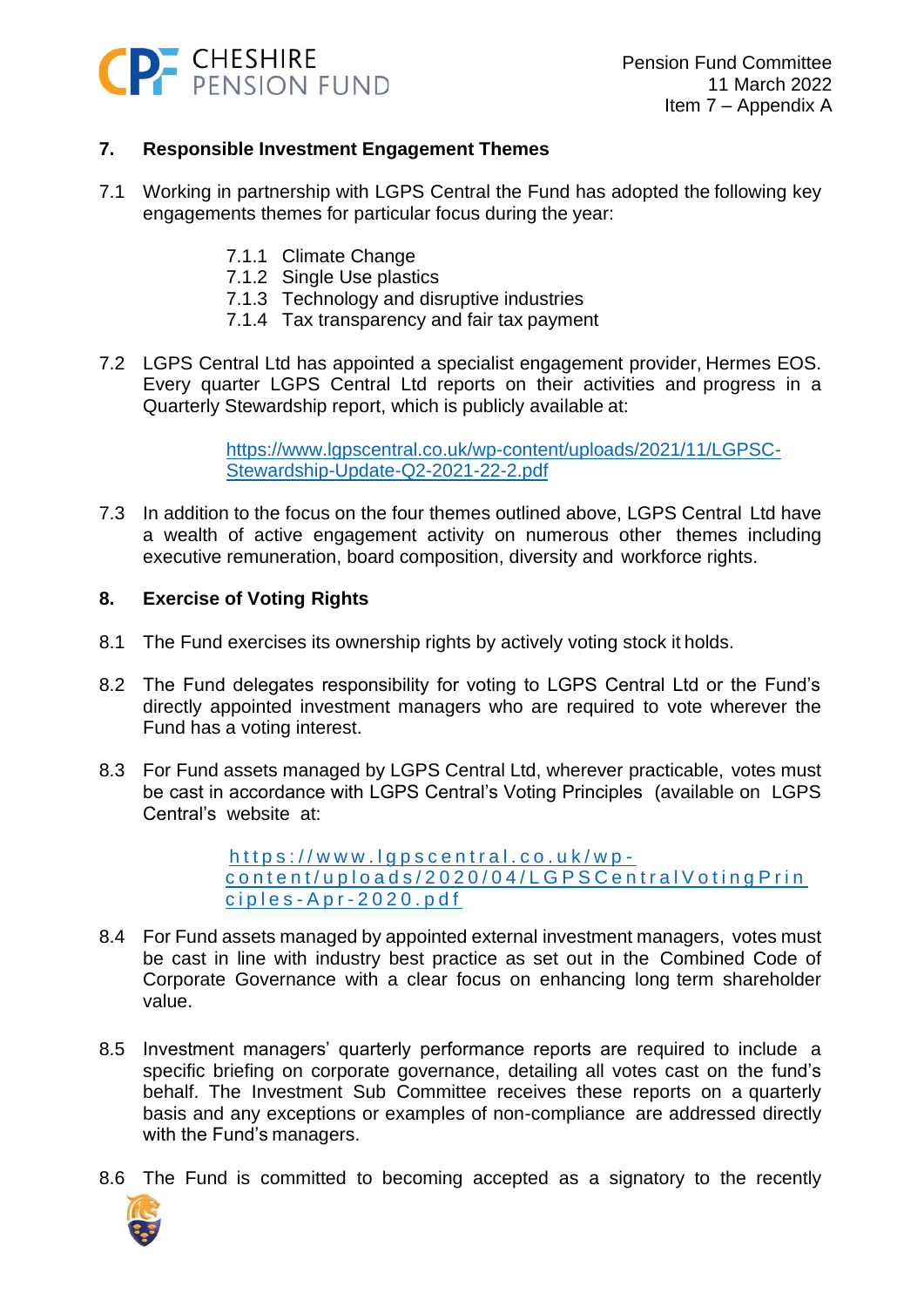

relaunched and revised UK Stewardship Code and will submit an annual stewardship report for assessment by the Financial Reporting Council by the required deadline.

#### **9. Climate Change**

- 9.1 The Fund recognises that, in addition to the wider impacts of climate change, owning investment assets with a significant exposure to fossil fuels, poses a particular potential investment risk in that markets may re-price fossil fuel assets in response to growing public concerns over climate change and the response of policy makers to this concern.
- 9.2 It is impossible to predict the timing or quantum of any market re-pricing. Given this, the Fund believes it is sensible to adopt a precautionary approach to climate change related investment risk and this approach was articulated in the Fund's Climate Change Strategy document which was published in December 2020. In the document the Fund commits itself to:
	- i) The Fund commits to decarbonise its investment portfolio to deliver net zero emissions by 2050 at the latest.
	- ii) Support the Paris Climate Agreement, which seeks to limit increases in global temperatures below 2 degrees centigrade. By extension, the Fund expects all investee companies to align their business activities with the Paris Agreement.
	- iii) The belief that climate change is a long-term material risk and therefore it is correct that the Fund consider it as an integral part of its statutory fiduciary duties.
	- iv) The belief that climate change may impact the Fund through asset pricing, life expectancy, employer covenants, long term inflation and interest rates.
	- v) The belief that the Fund believes that the transition to a low carbon world economy presents both risk and opportunities and therefore, the Fund will consider climate change as a part of all asset allocation, manager selection and individual investment decisions.
	- vi) To support the long-term aim of net zero by 2050 by setting specific shorter-term targets to lower the carbon footprint of its equity portfolio year on year compared to the general market.
- 9.3 Further details of the Fund's approach to climate change are included in the Fund's Climate Change Strategy document which is available at:

[https://www.cheshirepensionfund.org/members/wp](https://www.cheshirepensionfund.org/members/wp-content/uploads/sites/2/2020/12/Climate-Change-Strategy-December-2020.pdf)[content/uploads/sites/2/2020/12/Climate-Change-Strategy-December-](https://www.cheshirepensionfund.org/members/wp-content/uploads/sites/2/2020/12/Climate-Change-Strategy-December-2020.pdf)[2020.pdf](https://www.cheshirepensionfund.org/members/wp-content/uploads/sites/2/2020/12/Climate-Change-Strategy-December-2020.pdf)

and is attached to this Responsible Investment policy as an Annex.

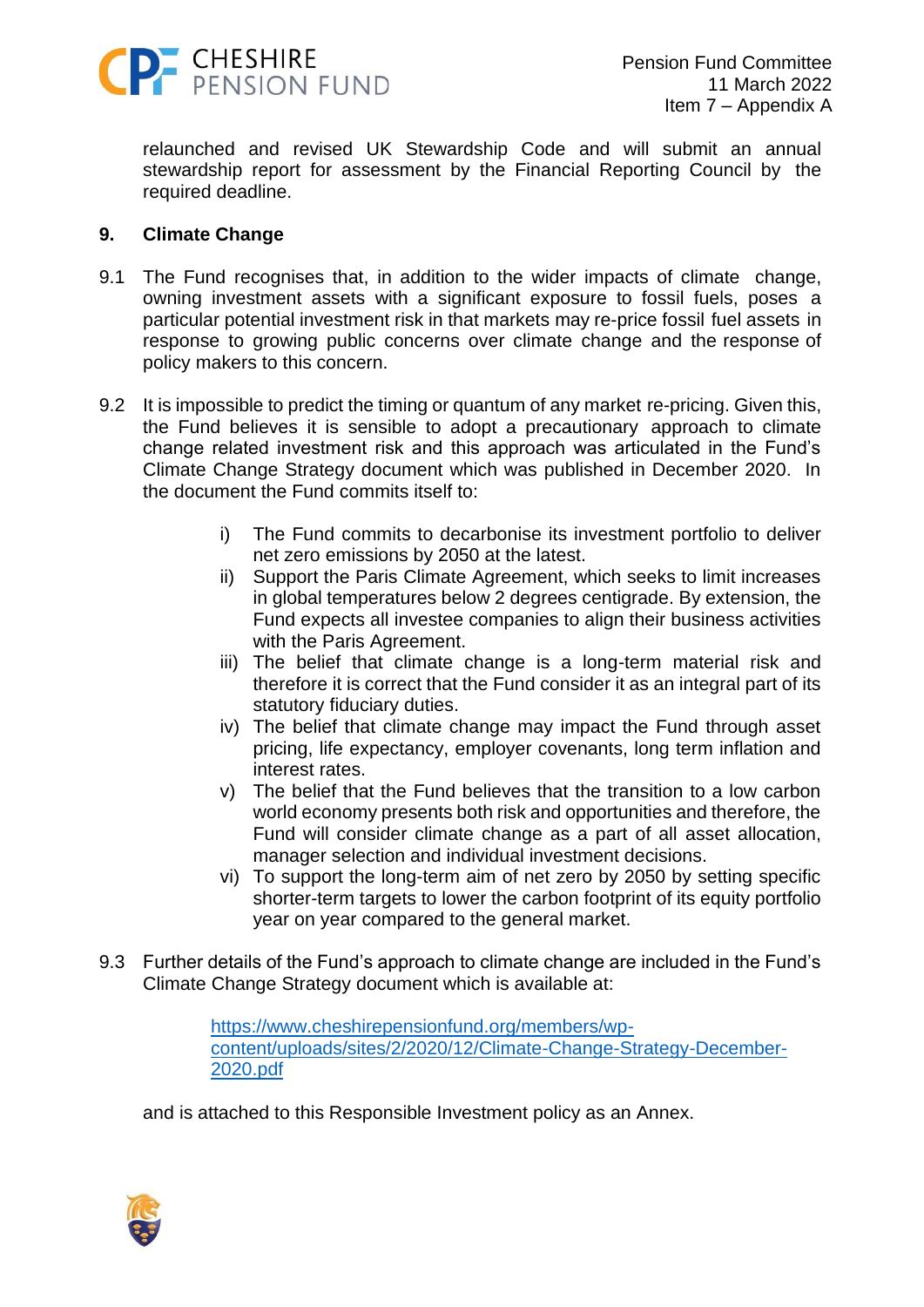

- 9.4 The shorter-term decarbonisation targets that the Fund has set are:
	- i) A commitment to reduce the carbon footprint of the Fund's equity portfolio by 7.6% per year.
	- ii) A commitment to reduce the carbon footprint of the Fund's equity portfolio to a level 50% below that of the general equity market by the end of 2023.
	- iii) The Fund will seek to invest an increasing proportion of total Fund assets in low carbon and sustainable assets.
- 9.5 The Fund believes that the above targets can be delivered without jeopardising its fiduciary duty to act in the best long-term financial interests of members and employers.

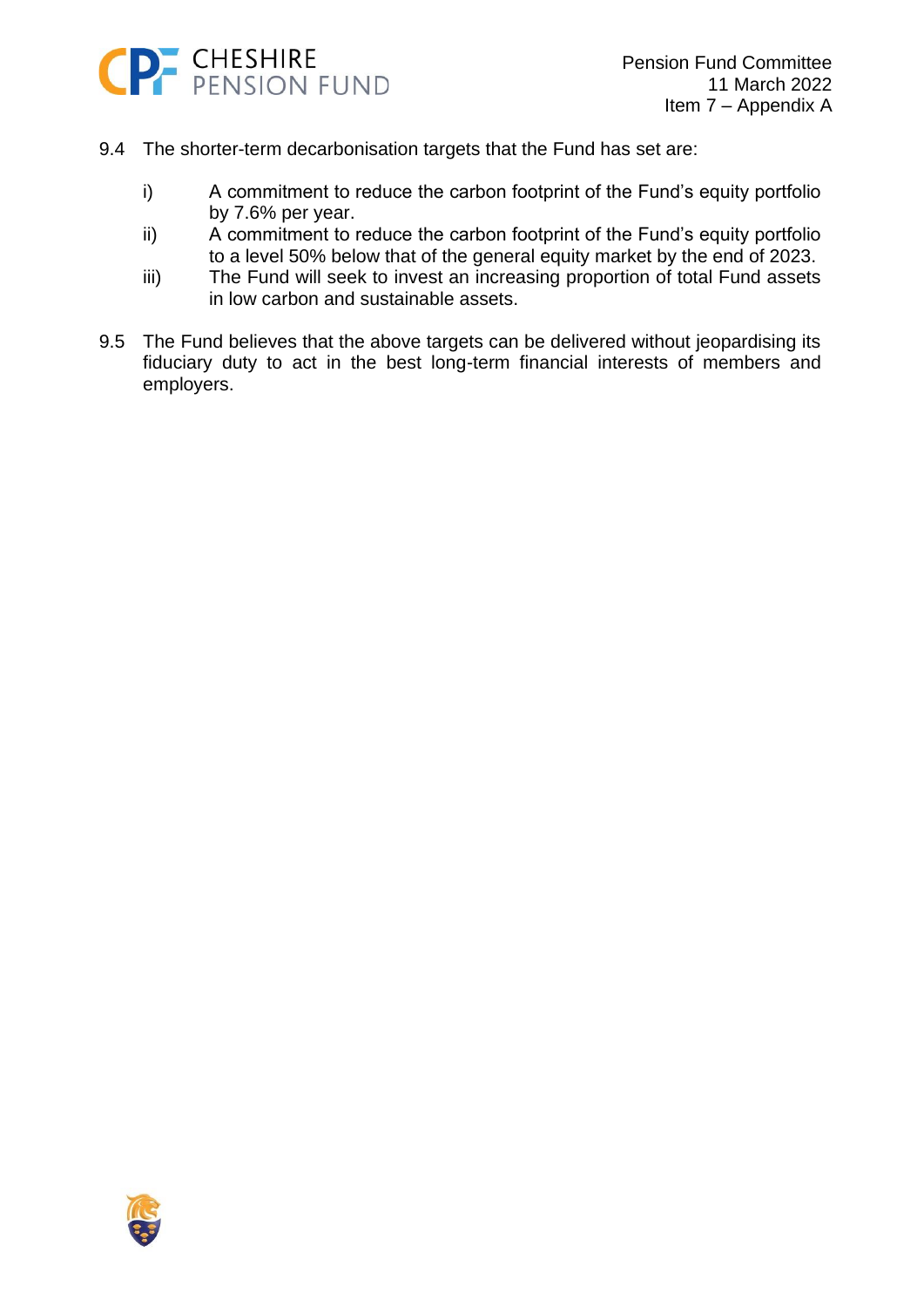

**ANNEX**

# **Climate Change Strategy**

#### **Introduction**

This Climate Change Strategy sets out the Cheshire Pension Fund's approach to managing the risks and opportunities to its investment portfolio from climate change.

The publication of a separate Climate Change Strategy reflects the Fund's view that there is a significant material risk from climate change to the value of the Fund's investment assets and this risk needs to be actively monitored and managed.

#### **Climate Change Risk**

Climate action failure is *the* stand-out, long-term risk the world faces in likelihood and impact according to the 2020 Global Risks Report from the World Economic Forum. If 'business as usual' continues, the world could heat up by about 5 degrees by 2100 which would cause profound societal damages and significant human harm. According to the Intergovernmental Panel on Climate Change (IPCC), greenhouse gas (GHG) emissions need to fall by 45% vs 2010 levels by 2030 in order to avoid the worst effects of climate change.

As a long-term asset owner, the Fund would like to see stable, well-functioning and sustainable markets which will foster long-term value creation and sustainable returns. Climate change cuts across industries, markets and economies and is a risk that cannot be fully diversified. How companies manage climate-related transition and physical risks and opportunities is highly likely to affect long-term profits and company returns. The Fund will endeavour to take a holistic approach to managing climate change risk and to act in a manner that will enable the broader transition towards a low-carbon economy through a combination of portfolio construction, engagement and policy advocacy.

#### **Governance of Climate Change Risk**

The Pension Fund Committee is responsible for endorsing the Fund's policies and procedures including the Fund's *Climate Change Strategy.* Responsibility for the implementation of the Strategy is held by the Head of the Cheshire Pension Fund and the Finance and Investments Manager. The Pension Fund Committee will review the strategy on a bi-annual basis and agenda time will be scheduled twice a year for discussion of progress on the strategy.

The Fund is committed to providing decision-makers with appropriate training, including specialised training on climate change. The Investment Sub- Committee includes responsible investment (including climate change) as a standing item on the Investment Sub-Committee agendas, and investment managers' quarterly performance reports are required to include a specific briefing on responsible investment (including

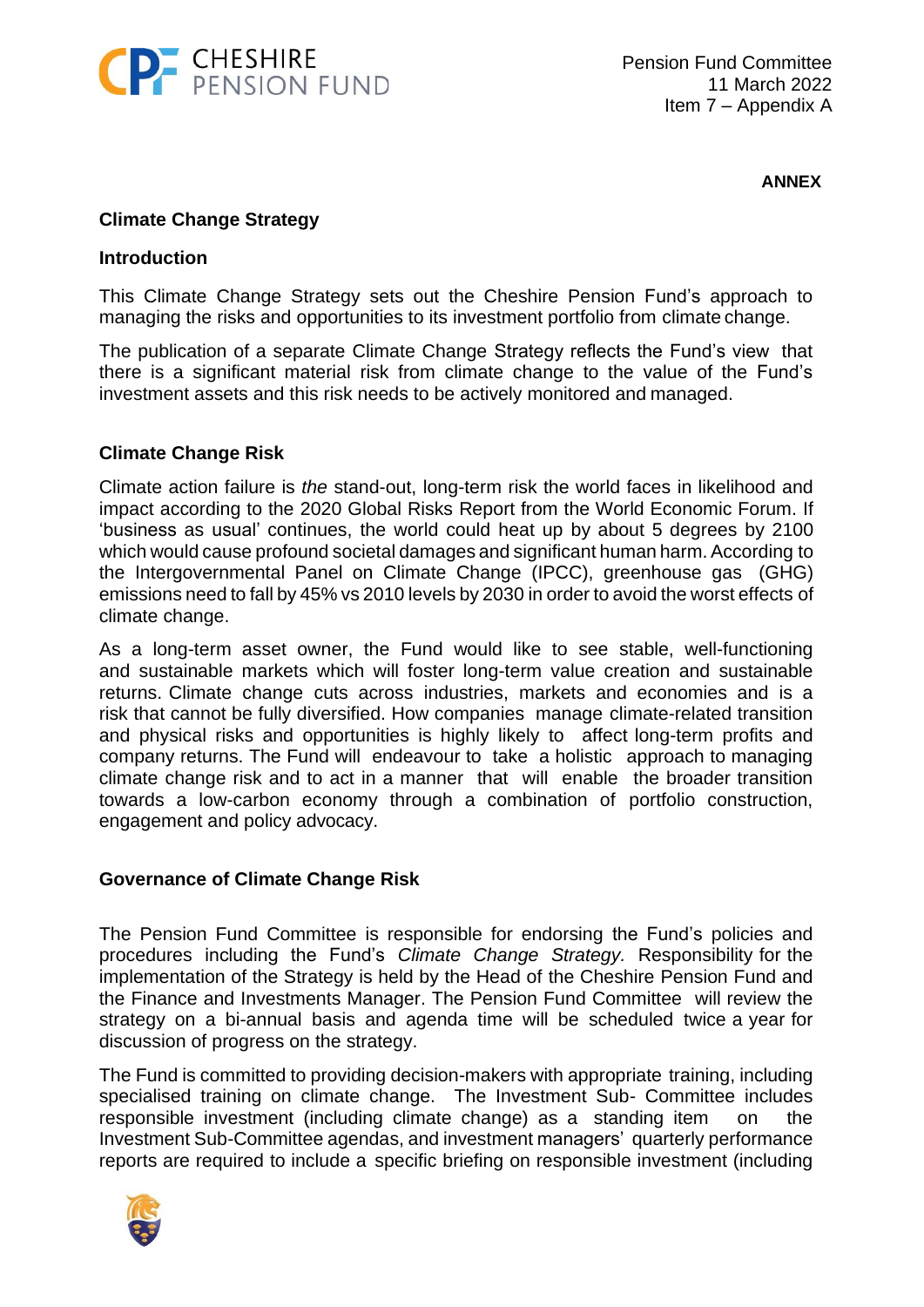

climate change as relevant).

As a primarily externally managed Fund, the implementation of much of the management of climate-related risk is delegated onwards to portfolio managers, with oversight from Fund officers. Where appropriate, the Fund's asset pooling company, LGPS Central Ltd, assists in assessing and managing climate- related risks. Figure 2: Depiction of the Climate Change Strategy



# **Evidence-based beliefs related to climate change**

The Fund believes that:

- i) Climate change is a financially material risk for the Fund. It has the potential to impact our beneficiaries, employers and all our holdings across asset classes. Due consideration of climate risk falls within the scope of the Fund's fiduciary duty.
- ii) There is overwhelming evidence that climate change is impacting the environment. This will have long-term consequences for our financial system. The Fund holds that the economic damages of climate change will outweigh the costs of precautionary mitigation.
- iii) As a result of human activities, the world is warming at an unsustainable rate. Already the world is approximately 1°C warmer than pre-industrial levels. Unabated, such change would be devastating for our way of life.
- iv) Climate change has the potential to impact the funding level of the Fund through impacts on employer covenant, asset pricing, and longer-term inflation, interest rates and life expectancy.
- v) The Fund strongly supports the Paris Agreement on climate change.
- vi) The Fund believes that a transition to a low-carbon economy is essential. This requires greenhouse gas emissions to decline to

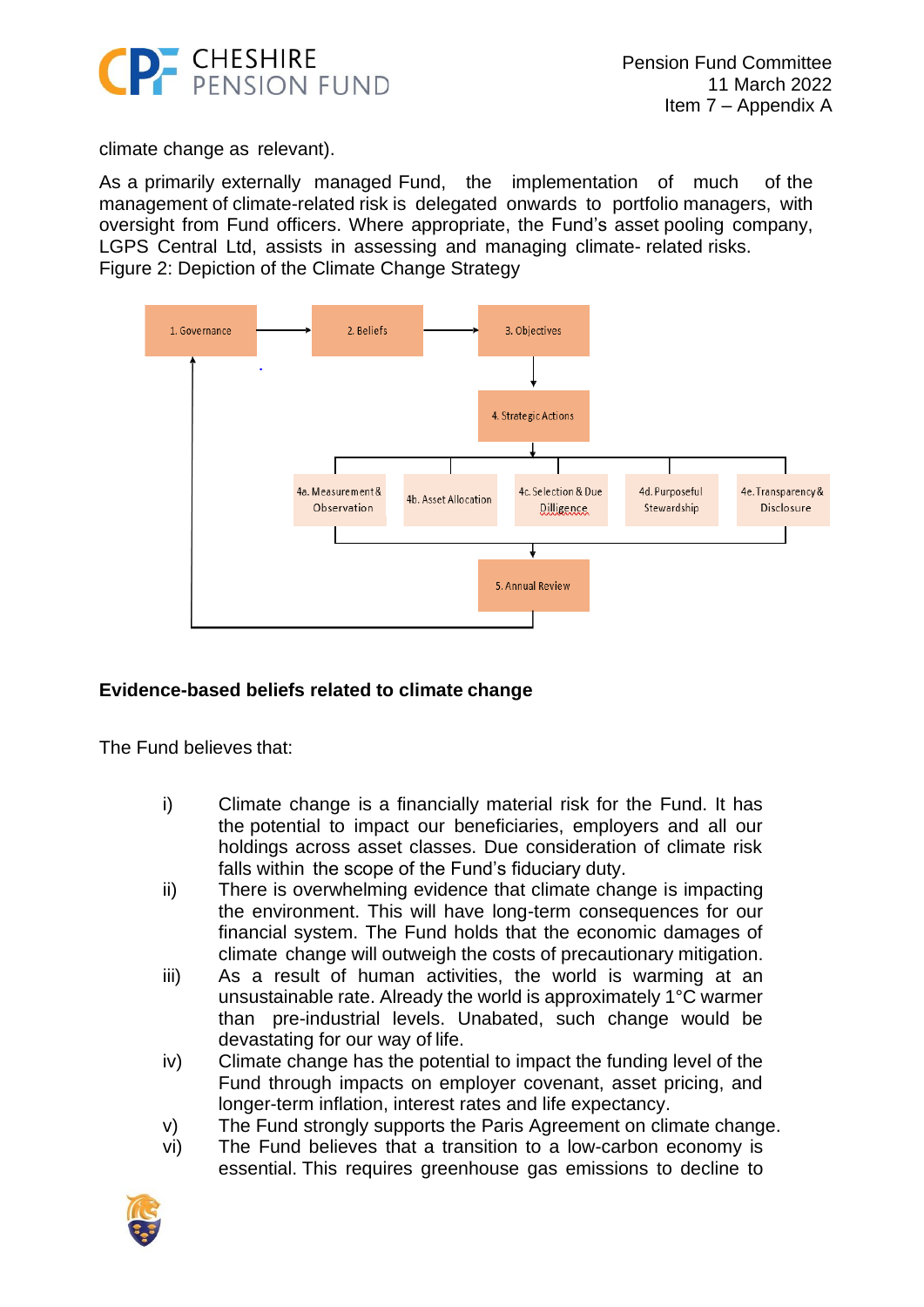

net-zero well before the end of this century. This will happen not only by focussingon the suppliers of energy but also, the demand for energy must undergo a major transformation.

- vii) The Fund believes all companies should align their business activities with the Paris Agreement on climate change. It is possible for a high- emitting company to undergo this transformation and thrive in the transition to a low-carbon future.
- viii) Investors have an important role to play in the transition to a low-carbon economy. The Fund believes the global economy will be less likely to realise a Paris-aligned energy transition were investors to cease influencing company behaviours.
- ix) A global co-ordinated response is needed to limit the rise in temperatures. No individual investor is influential enough to act alone. Governments, policymakers, consumers, companies and investors all have a role to play. Acting in collaboration will increase the likelihood of an orderly transition to a low-carbon economy.
- x) Climate-aware decisions can only be made with accurate, relevant, complete, and comparable data.

# **Objectives**

# **Identify, understand and assess risks and opportunities**

The Fund aims to utilise the best available information and tools to identify, understand and assess climate change risks and opportunities across regions and sectors that are material to our Fund. This includes both relevant climate-related transition and physical risks and opportunities likely to impact on the Fund's Investment Strategy and Funding Strategy.

#### **Integration**

The Fund intends to ensure that its investment portfolio; Funding Strategy and Employer Covenant Framework are resilient to climate change impacts.

To achieve climate change resilience, the Fund will ensure that material short, medium and long-term climate change considerations play an integral part in the stewardship of our investment portfolio. This includes climate change integration in the selection and due diligence, and continuous monitoring of assets.

The Fund will seek to influence investee companies and fund managers through routine engagement and voting on climate change issues.

#### **Climate solutions and decarbonisation**

The Fund aims to promote the transition to a low carbon economy through identifying and investing in sustainable and low carbon products across all asset classes. The Fund will also aim to benefit from the opportunities posed by the transition to a low

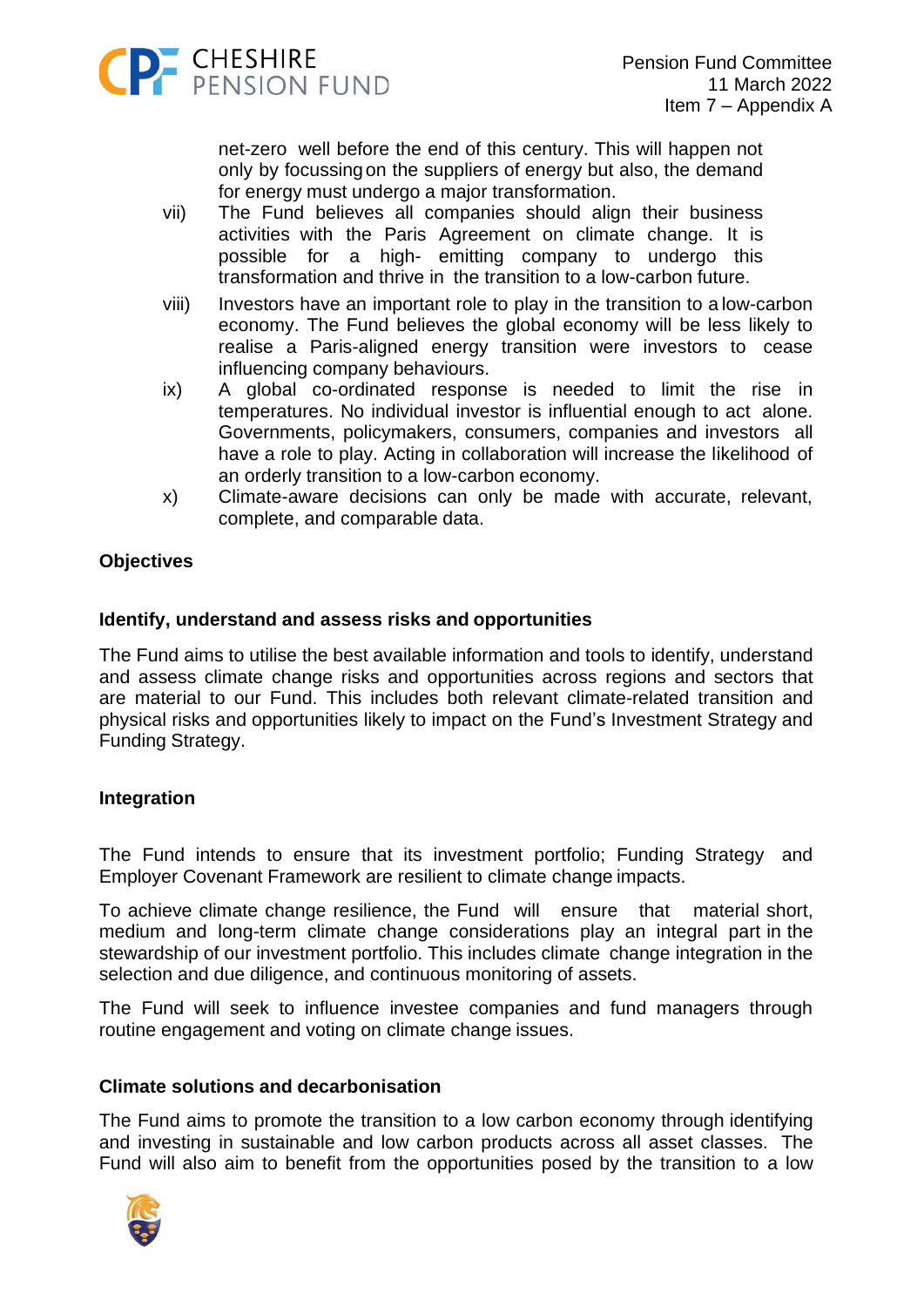

carbon economy.

To further support the low carbon transition, the Fund will continue to steadily decarbonise our listed equities portfolios.

#### **Policy advocacy and transparency**

The Fund will work alongside like-minded organisations to support the ambitions of the Paris Agreement. This includes advocating for Paris-aligned regulations and policies with governments, policy makers, the investment industry and other stakeholders.

The Fund will aim to be fully transparent with our stakeholders through regular public disclosure, aligned with best practice.

#### **Strategic Actions**

#### **Measurement & Observation**

The Fund recognises that methodologies for assessing investment related climate change risk are evolving rapidly and we will seek to use the best information available. The Fund will make regular measurements and observations on the climate-related risks and opportunities relating to investment performance. This will include:

- Identification of the most material climate-related risks andopportunities relevant to the Fund;
- Economic assessment of the Fund's asset allocation against plausible climate-related scenarios;
- A carbon risk metrics assessment of the Fund's listed equities and fixed income assets. This includes the following metrics; Portfolio Carbon Footprint, Fossil Fuel Exposure, Carbon Risk Management and Clean Technology. The Fund aims to expand this type of analysis to other asset classes once reliable climate-related data becomes available.
- Regular assessment of progress against the Fund's carbon reduction targets.

Recognising the deficiency of relevant, consistent and comparable climate-related financial data, the Fund will encourage disclosure and the adoption of the recommendations of the TCFD across our investment chain, including external managers and investee companies.

#### **Asset Allocation and Targets**

Where permitted by a credible evidence base, the Fund will integrate climate change factors into reviews of our asset allocation, subject to the requirements of the Investment Strategy statement (ISS) and Funding Strategy Statement (FSS). In light of this, the Fund will actively consider allocations to asset classes that improve our ability to meet our investment objectives.

In addition, the Fund believes that the setting of meaningful and measurable targets

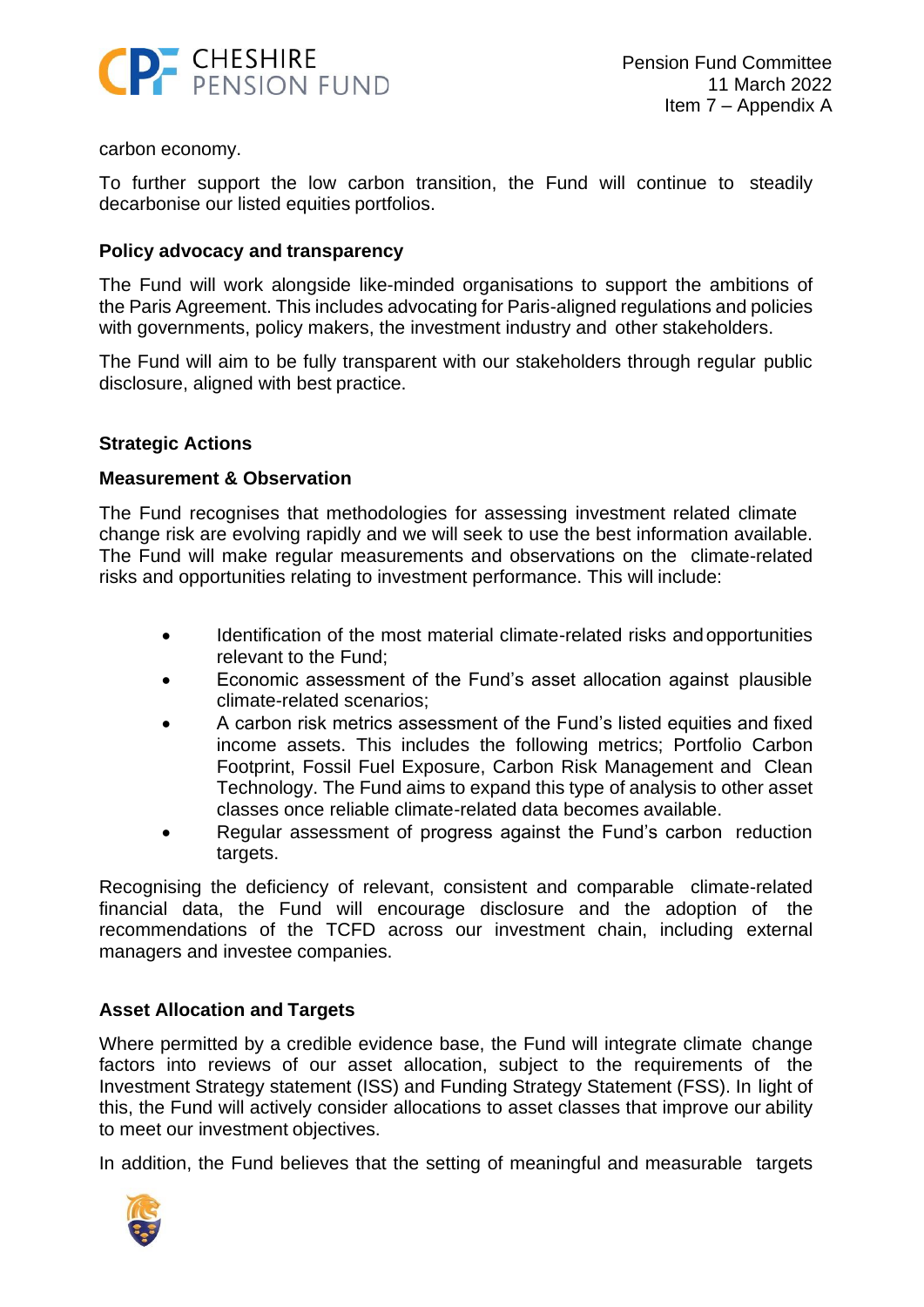

can be a meaningful aid to set, measure and demonstrate progress towards net zero. Therefore, as a result the Fund commits to:

- Reduce the carbon footprint (scope 1 and 2 emissions)  $1$  of the Fund's listed equities portfolio from its current 30% below the general market (the FTSE All World baseline) to 50% below by the end of 2023.
- The Fund will also reduce the carbon footprint of its listed equities portfolio by a minimum 7.6% each year. This would ensure the Fund's equity portfolio is aligned with the recommendations of the United Nations Environment Programme's report (published November 2019), which stated that global greenhouse gas emissions must fall by 7.6% per year between 2020 and 2039 to deliver the Paris Climate target of reducing the rise in global temperatures to 1.5C.
- The Fund will seek to invest in an increasing proportion of total Fund assets in low carbon and sustainable assets. The paucity of carbon emissions data across many asset classes makes it impossible to set a meaningful Fund wide target for this commitment at present. The Fund will regularly review this with a view to setting a target once sufficient data is available.

The Fund commits to review progress on delivering against these targets on an annual basis. The targets themselves will be regularly reviewed and the Fund expects to amend the targets as both the scope and quality of investment asset carbon data improves.

#### **Selection, Due Diligence and Monitoring**

When considering all new investment decisions, the Fund will assess the material climate-related risks and opportunities and the investment manager's approach to managing climate-related risks. Wherever possible, the Fund will fully assess the impact of all new investment decisions on the carbon footprint of the investment portfolio.

Appointed investment managers will be regularly monitored to ensure climate-related risk is fully integrated into the managers investment process. The Fund will also regularly monitor and review the managers climate-related engagement and voting activity.



 $^1$  Scope 1 Greenhouse Gas Emissions: Direct emissions from owner or sources controlled by the owner, including: on-campus combustion of fossil fuels; and mobile combustion of fossil fuels by institution-controlled vehicles. Scope 2 Greenhouse Gas Emissions: Indirect emissions from the generation of purchased energy